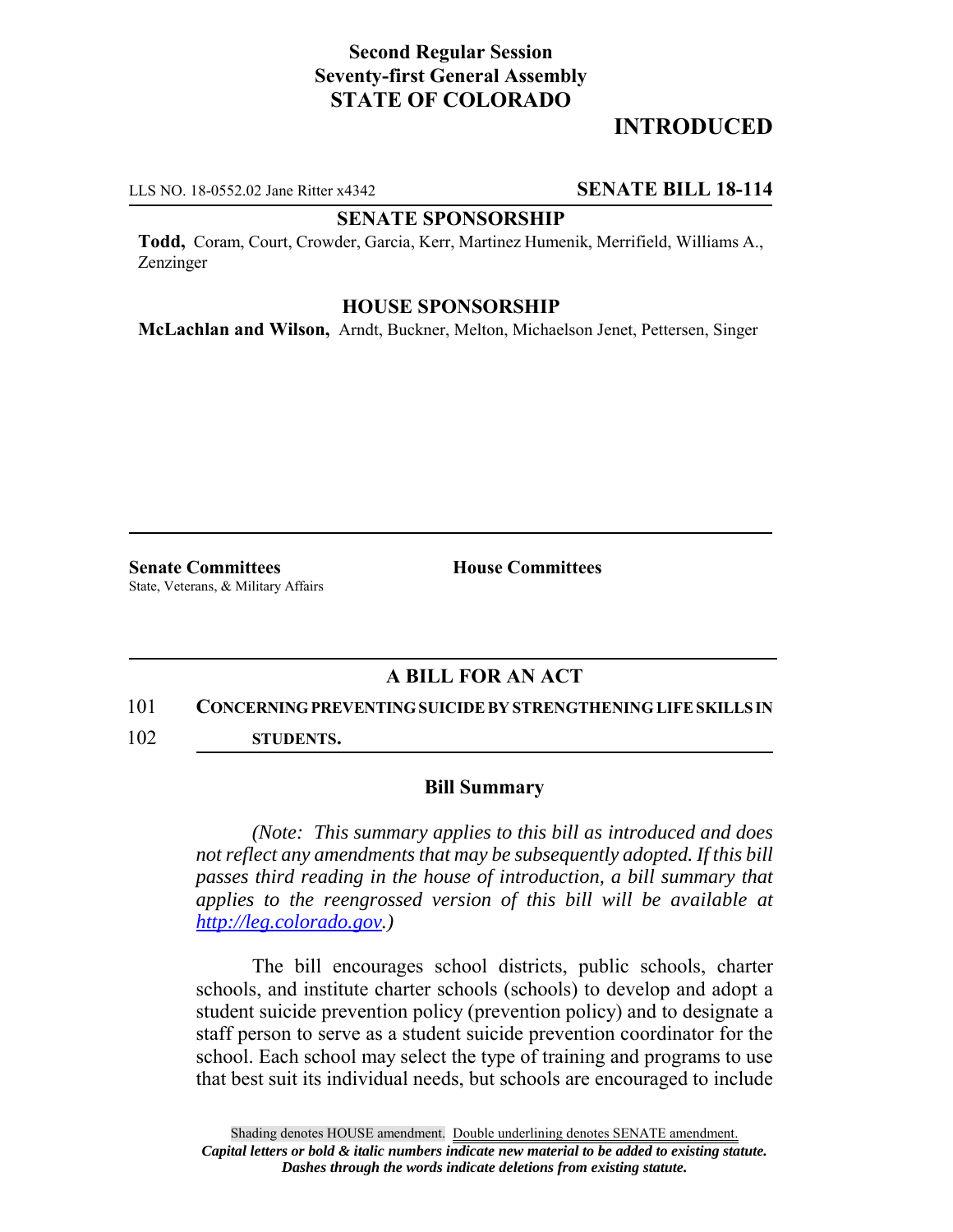in prevention policies:

- A tiered training approach for school personnel;
- ! Life skills, social emotional learning, and resiliency training for students that is integrated throughout all areas of the curricula, to the extent possible;
- ! Training for students to effectively educate their peers about suicide risk factors, signs, and symptoms, as well as the importance of reaching out to a trusted adult when needed;
- ! Parent education about suicide; and
- ! The use of curricula and professional development materials, training, and other resources from the office of suicide prevention (OSP) in the department of public health and environment (department), the school safety resource center in the department of public safety, and the Colorado parent and teacher association.

The student suicide prevention grant program for schools (grant program) is created in the department, to be administered by the department. The purpose of the grant program is to provide financial assistance to schools in the development and implementation of prevention policies. The grant program may authorize up to 25 grants per year, ranging between \$5,000 and \$10,000. The state board of health shall promulgate rules concerning the guidelines and criteria for the grant program. An advisory board is created in the OSP to work in collaboration with the department to make recommendations concerning guidelines and criteria, assist with reviewing grant applications, and make recommendations concerning grant awards.

The student suicide prevention grant program for schools fund is created and authorized to accept appropriations from the general assembly, as well as gifts, grants, and donations.

The department is required to post on its website available evidence-based best practices and other resources for persons involved in student suicide prevention.

The bill makes conforming amendments that authorize the existing office of suicide prevention in statute.

1 *Be it enacted by the General Assembly of the State of Colorado:*

2 **SECTION 1. Legislative declaration.** (1) The general assembly

- 3 finds and declares that:
- 

4 (a) A recent report from the National Center for Health Statistics

5 found that the suicide rate among youth between the ages of fifteen and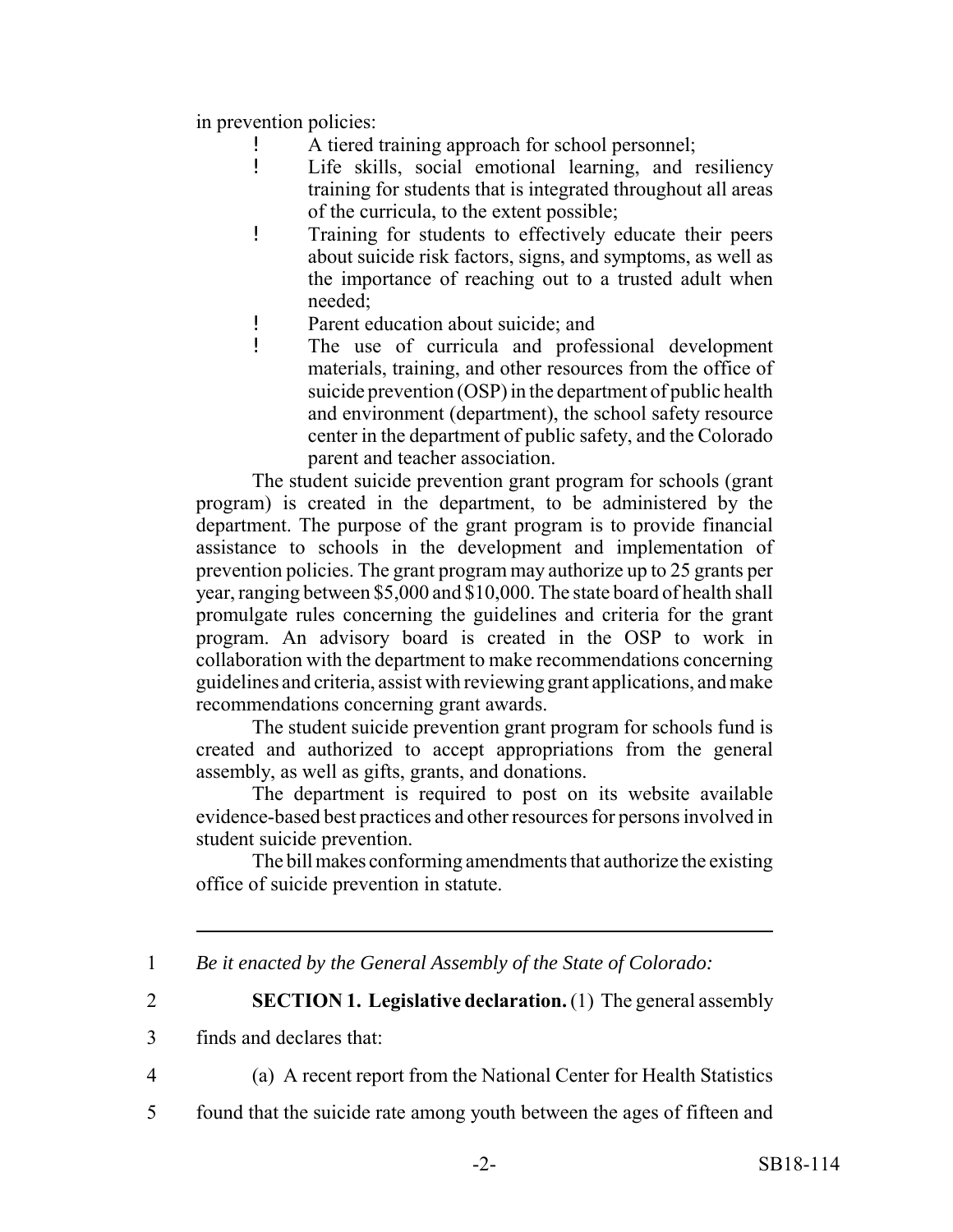nineteen who live in rural counties is nearly double the suicide rate among the same age group who live in larger, more urban counties;

 (b) Suicide is the leading cause of death for young people in Colorado;

 (c) A 2012 report of the U.S. surgeon general and the National Action Alliance for Suicide Prevention included the following goals and objectives as part of effective suicide prevention:

 (I) To the extent possible, integrate suicide prevention programs into the values, culture, leadership, and work of a broad range of existing organizations and programs with a role to support suicide prevention activities;

 (II) Disseminate positive messages that focus on recovery and hope, with the goal of changing knowledge, attitude, and behaviors, as well as reducing the biases and prejudices associated with mental health and substance use disorders;

 (III) Educate family members, friends, teachers, coaches, and others to increase knowledge of the warning signs of suicidal thoughts and behaviors and how to connect individuals in crisis with assistance;

 (IV) Promote effective programs and practices that increase protective factors, such as problem-solving skills, social support and social connectedness, school safety, and increased emphasis on and availability of extracurricular activities; and

 (V) Schools in particular should implement programs and policies that prevent abuse, bullying, violence, and social exclusion; build social connectedness and promote positive mental and emotional health; and integrate information about the responsible depiction of suicide and suicide-related behaviors into various school curricula. Schools must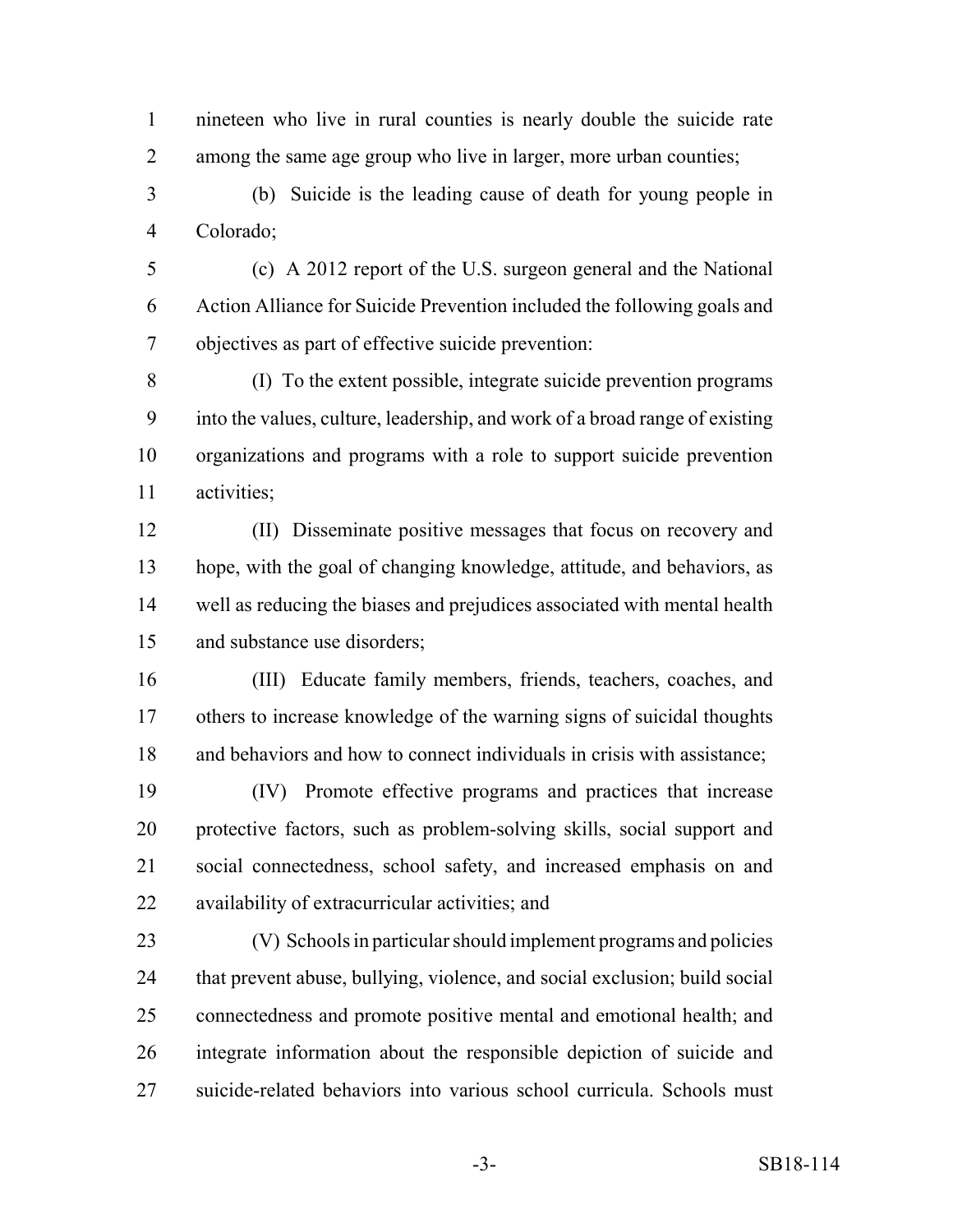ensure that students have access to mental health and counseling services and must train relevant school staff to recognize warning signs of suicidal behavior;

 (d) Research has demonstrated that in addition to helping prevent suicide in young people, social emotional learning programs in schools are associated with greater academic performance as well as progress toward graduation;

 (e) The recommendations of the Colorado suicide prevention commission for youth include supporting schools in implementing comprehensive protocols, including training all staff, and providing evidence-based programming focused on enhancing protective factors for youth; and

(f) According to the 2015 Healthy Kids Colorado Survey:

 (I) More than twenty-nine percent of Colorado high school students indicated feeling sad or hopeless almost every day for two weeks or more during the previous twelve months, and nearly eighteen percent of Colorado high school students reported considering suicide, with nearly eight percent making one or more suicide attempts in the previous twelve months; and

 (II) Significant health disparities persist for students who are gay, lesbian, transgender, or bisexual, with more than forty-six percent of that demographic reporting that they considered suicide and more than twenty-five percent had attempted suicide in the previous twelve months.

 (2) The general assembly therefore declares that youth suicide prevention is a matter of statewide concern, and it is in the best interests of the children and youth of the state of Colorado to strongly encourage all school districts and charter schools to work with the office of suicide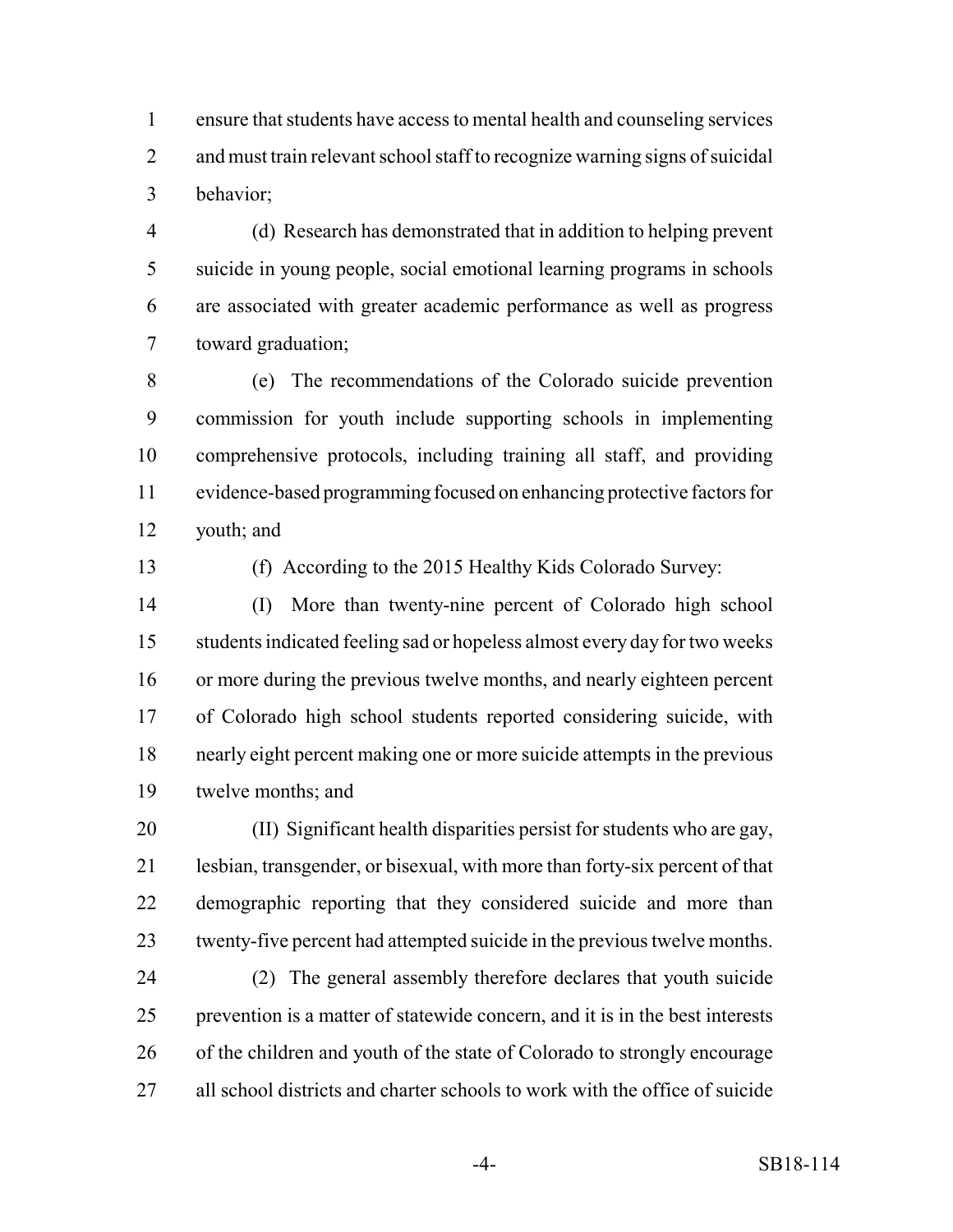prevention in the department of public health and environment, the school 2 safety resource center in the department of public safety, the department of education, and other community organizations to develop and adopt comprehensive suicide prevention policies tailored for individual districts and schools, including recommended suicide prevention training programs, and to designate a staff member to serve as the student suicide prevention coordinator for a school district, school, or charter school.

 **SECTION 2.** In Colorado Revised Statutes, 22-32-109.1, **add** 9  $(2.7)$  as follows:

 **22-32-109.1. Board of education - specific powers and duties - safe school plan - conduct and discipline code - safe school reporting requirements - school response framework - school resource officers - definitions - repeal.** (2.7) **Safe school plan - student suicide prevention policy and coordinator.** (a) AS PART OF ITS SAFE SCHOOL PLAN, EACH SCHOOL DISTRICT IS ENCOURAGED TO DEVELOP AND ADOPT A STUDENT SUICIDE PREVENTION POLICY AND TO DESIGNATE A STAFF PERSON 17 TO SERVE AS THE STUDENT SUICIDE PREVENTION COORDINATOR FOR THE SCHOOL DISTRICT. STUDENT SUICIDE PREVENTION POLICIES MUST WORK TOWARD INCREASING PROTECTIVE FACTORS AND DECREASING RISK FACTORS FOR STUDENT SUICIDE.

 (b) EACH SCHOOL DISTRICT IS ENCOURAGED TO INCLUDE IN ITS STUDENT SUICIDE PREVENTION POLICY THE FOLLOWING TIERED TRAINING APPROACH FOR SCHOOL PERSONNEL THAT EMPHASIZES THE IMPORTANCE OF IDENTIFYING STUDENTS WHO ARE AT RISK AND THE NEED TO REFER 25 SUCH STUDENTS FOR APPROPRIATE TREATMENT:

 (I) SCHOOL HEALTH PROFESSIONALS MUST COMPLETE COMPREHENSIVE SUICIDE PREVENTION TRAINING AS PART OF THE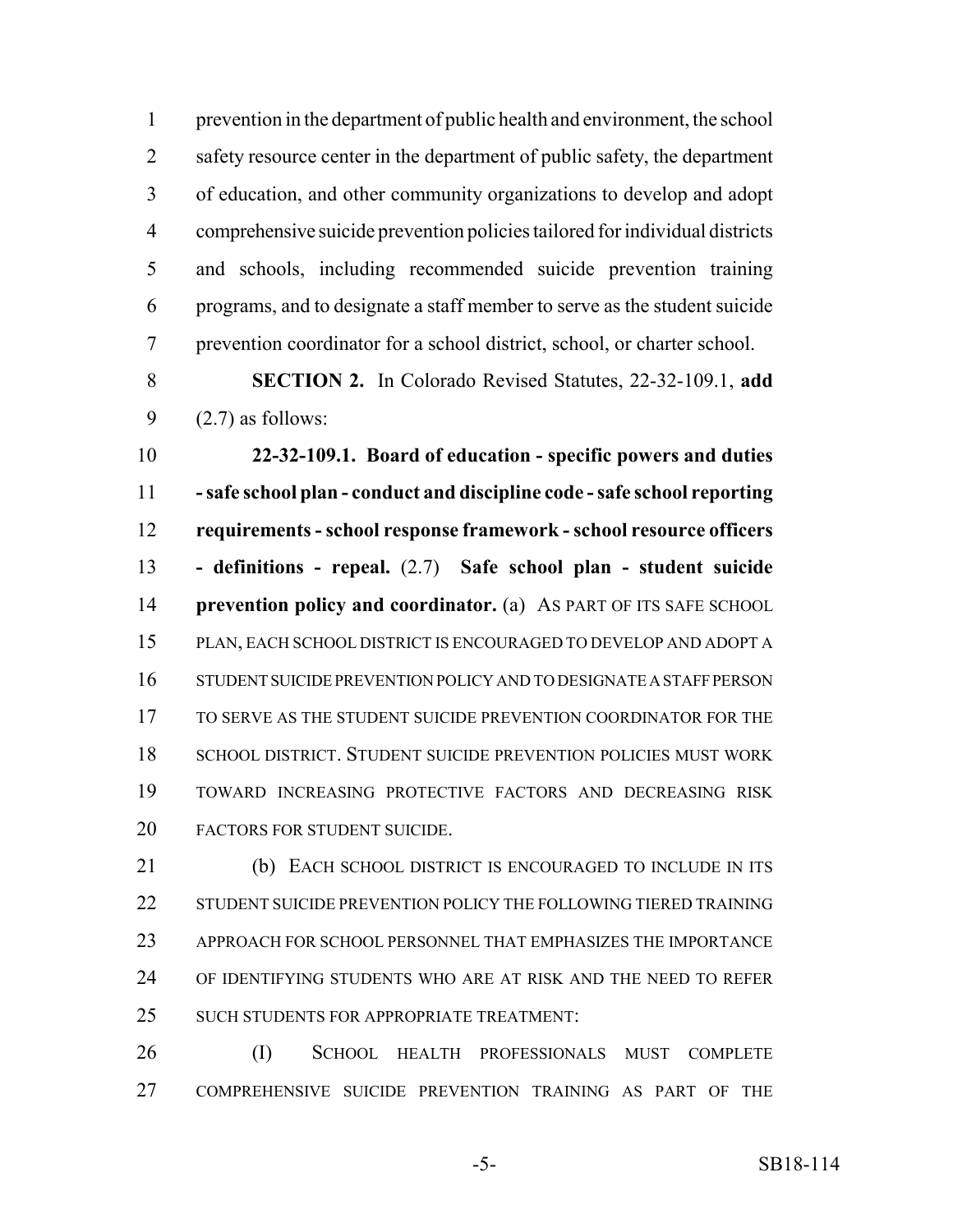ORIENTATION PROCESS;

 (II) TEACHERS, COACHES, AND SCHOOL RESOURCE OFFICERS MUST COMPLETE A SUICIDE PREVENTION TRAINING PROGRAM AT THE TIME OF 4 HIRING AND EVERY FOUR YEARS THEREAFTER;

 (III) ALL OTHER SCHOOL STAFF WHO HAVE CONTACT WITH STUDENTS MUST COMPLETE, AT A MINIMUM, A BASIC TRAINING AT THE TIME OF HIRING THAT TEACHES THEM HOW TO IDENTIFY WARNING SIGNS OF SUICIDE AND STUDENTS WHO ARE AT RISK OF SUICIDE AND HOW TO REFER SUCH STUDENTS FOR APPROPRIATE TREATMENT AND ASSISTANCE. (c) A STUDENT SUICIDE PREVENTION POLICY DEVELOPED AND

 ADOPTED PURSUANT TO THIS SUBSECTION (2.7) MUST INCLUDE LIFE SKILLS, SOCIAL EMOTIONAL LEARNING TO ENHANCE STUDENTS' CAPACITY TO DEAL EFFECTIVELY WITH STRESSFUL SITUATIONS, AND RESILIENCY TRAINING. MENTAL HEALTH AND SUICIDE PREVENTION EDUCATION MUST BE INCLUDED IN A SCHOOL DISTRICT'S HEALTH EDUCATION PROGRAMS AND, TO THE EXTENT POSSIBLE, INTEGRATED THROUGHOUT ALL AREAS OF THE CURRICULA.

 (d) EACH SCHOOL WITHIN A SCHOOL DISTRICT IS STRONGLY ENCOURAGED TO PROVIDE TRAINING FOR STUDENTS TO EFFECTIVELY EDUCATE THEIR PEERS ABOUT SUICIDE RISK FACTORS, SIGNS, AND SYMPTOMS, AS WELL AS THE IMPORTANCE OF REACHING OUT TO A TRUSTED ADULT WHEN NEEDED.

 (e) PARENT EDUCATION ABOUT SUICIDE PREVENTION MUST BE A PART OF A STUDENT SUICIDE PREVENTION POLICY DEVELOPED AND ADOPTED PURSUANT TO THIS SUBSECTION (2.7), INCLUDING MEETINGS, PRINTED INFORMATION, AND ONLINE RESOURCES, AS FEASIBLE.

(f) EACH SCHOOL WITHIN A SCHOOL DISTRICT MAY SELECT THE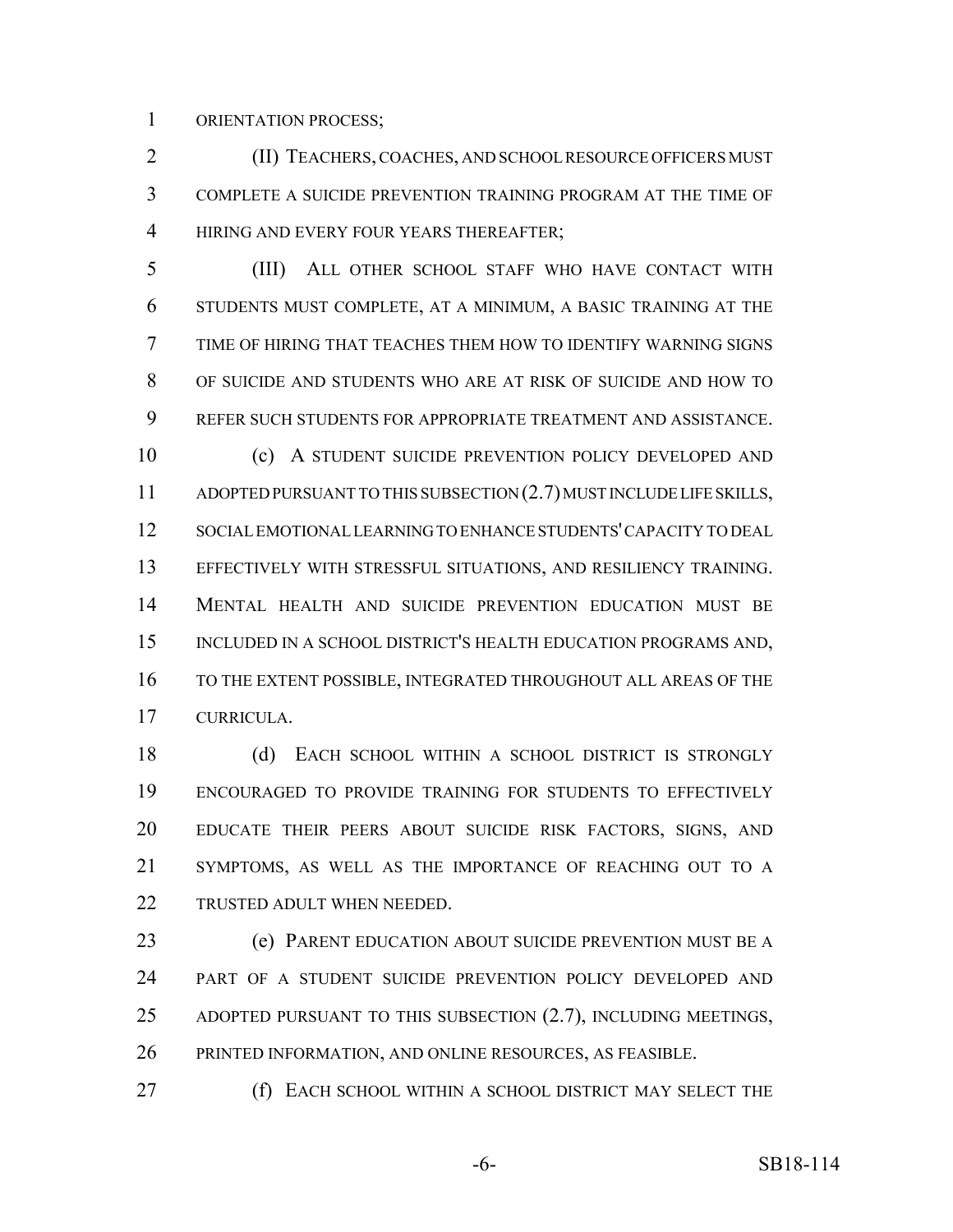TYPE OF TRAINING AND PROGRAMS THAT BEST SUIT ITS NEEDS BUT IS ENCOURAGED TO USE CURRICULA AND PROFESSIONAL DEVELOPMENT MATERIALS, TRAINING, AND OTHER RESOURCES AVAILABLE FROM THE OFFICE OF SUICIDE PREVENTION IN THE DEPARTMENT OF PUBLIC HEALTH AND ENVIRONMENT, CREATED IN SECTION 25-1.5-101 (1)(w), THE SCHOOL SAFETY RESOURCE CENTER IN THE DEPARTMENT OF PUBLIC SAFETY CREATED IN SECTION 24-33.5-1803, AND THE COLORADO PARENT AND TEACHER ASSOCIATION. THE OFFICE OF SUICIDE PREVENTION AND THE SCHOOL SAFETY RESOURCE CENTER SHALL WORK COLLABORATIVELY WITH AN INDIVIDUAL SCHOOL DISTRICT OR SCHOOL, AT THE DISTRICT'S OR SCHOOL'S REQUEST, TO PROVIDE VARIOUS EXISTING EVIDENCE-BASED AND EVIDENCE-INFORMED PROGRAMS, AS WELL AS USE EXISTING PROGRAMS AND ORGANIZATIONS IN THE COMMUNITY THAT CAN HELP PROVIDE SUICIDE PREVENTION SERVICES.

 (g) A SCHOOL DISTRICT OR SCHOOL MAY APPLY FOR A GRANT FROM THE STUDENT SUICIDE PREVENTION GRANT PROGRAM FOR SCHOOLS, CREATED IN SECTION 25-1.5-113, FOR FINANCIAL ASSISTANCE IN THE 18 IMPLEMENTATION OF THIS SUBSECTION  $(2.7)$ .

 **SECTION 3.** In Colorado Revised Statutes, **add** 22-30.5-121 as follows:

 **22-30.5-121. Charter schools - student suicide prevention policy.** (1) (a) EACH CHARTER SCHOOL IS ENCOURAGED TO DEVELOP AND ADOPT A STUDENT SUICIDE PREVENTION POLICY AND TO DESIGNATE A STAFF PERSON TO SERVE AS THE STUDENT SUICIDE PREVENTION COORDINATOR FOR THE CHARTER SCHOOL.STUDENT SUICIDE PREVENTION POLICIES MUST WORK TOWARD INCREASING PROTECTIVE FACTORS AND DECREASING RISK FACTORS FOR STUDENT SUICIDE.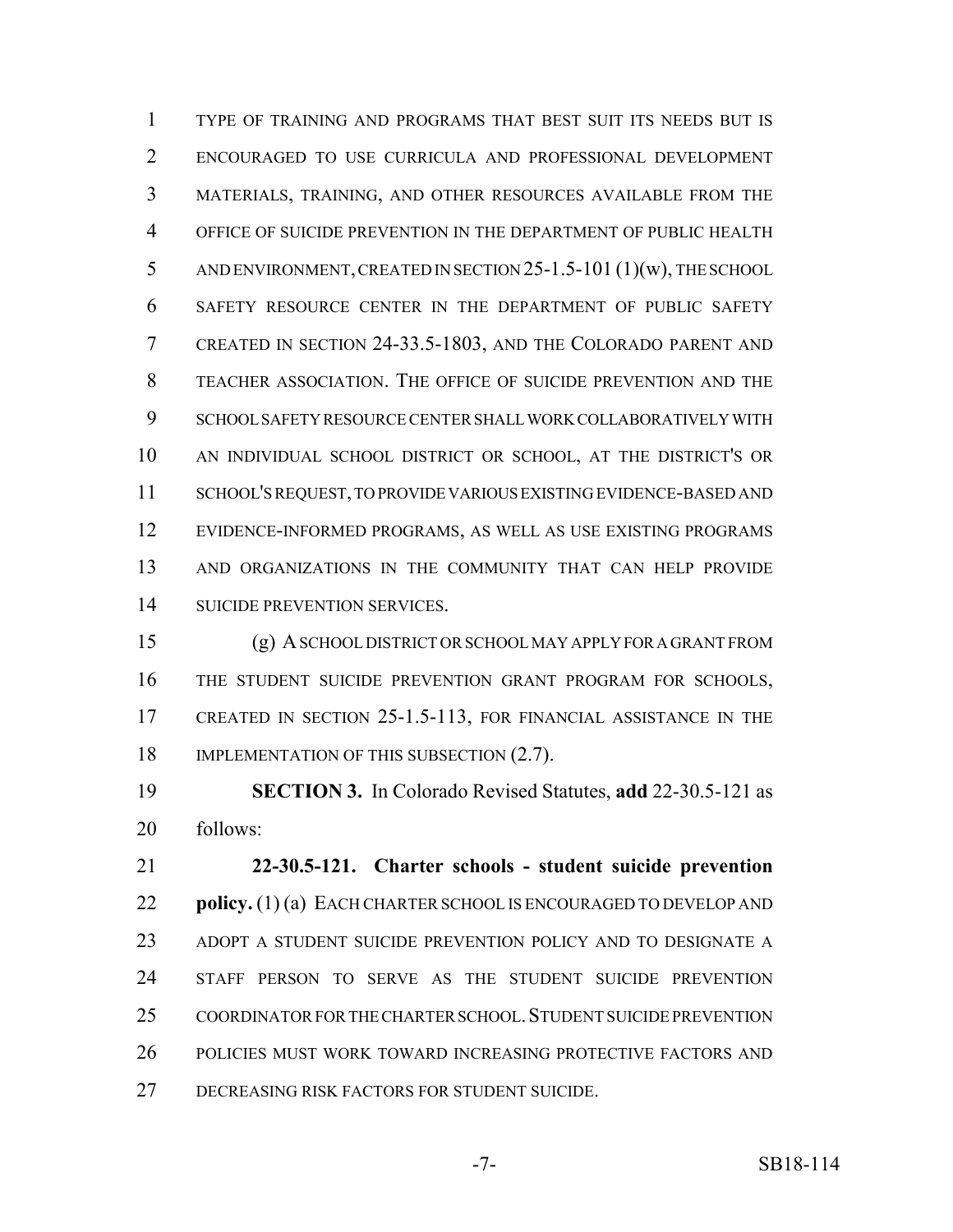(b) EACH CHARTER SCHOOL IS ENCOURAGED TO INCLUDE IN ITS 2 STUDENT SUICIDE PREVENTION POLICY THE FOLLOWING TIERED TRAINING APPROACH FOR SCHOOL PERSONNEL THAT EMPHASIZES THE IMPORTANCE OF IDENTIFYING STUDENTS WHO ARE AT RISK AND THE NEED TO REFER SUCH STUDENTS FOR APPROPRIATE TREATMENT:

 (I) SCHOOL HEALTH PROFESSIONALS MUST COMPLETE COMPREHENSIVE SUICIDE PREVENTION TRAINING AS PART OF THE 8 ORIENTATION PROCESS;

 (II) TEACHERS, COACHES, AND SCHOOL RESOURCE OFFICERS MUST COMPLETE A SUICIDE PREVENTION TRAINING PROGRAM AT THE TIME OF 11 HIRING AND EVERY FOUR YEARS THEREAFTER;

 (III) ALL OTHER CHARTER SCHOOL STAFF WHO HAVE CONTACT WITH STUDENTS MUST COMPLETE, AT A MINIMUM, A BASIC TRAINING AT THE TIME OF HIRING THAT TEACHES THEM HOW TO IDENTIFY WARNING SIGNS OF SUICIDE AND STUDENTS WHO ARE AT RISK OF SUICIDE AND HOW TO REFER SUCH STUDENTS FOR APPROPRIATE TREATMENT AND ASSISTANCE.

 (c) A STUDENT SUICIDE PREVENTION POLICY DEVELOPED AND ADOPTED PURSUANT TO THIS SECTION MUST INCLUDE LIFE SKILLS, SOCIAL EMOTIONAL LEARNING TO ENHANCE STUDENTS' CAPACITY TO DEAL EFFECTIVELY WITH STRESSFUL SITUATIONS, AND RESILIENCY TRAINING. MENTAL HEALTH AND SUICIDE PREVENTION EDUCATION MUST BE 23 INCLUDED IN A CHARTER SCHOOL'S HEALTH EDUCATION PROGRAMS AND, 24 TO THE EXTENT POSSIBLE, BE INTEGRATED THROUGHOUT ALL AREAS OF THE CURRICULA.

26 (d) EACH CHARTER SCHOOL IS STRONGLY ENCOURAGED TO PROVIDE TRAINING FOR STUDENTS TO EFFECTIVELY EDUCATE THEIR PEERS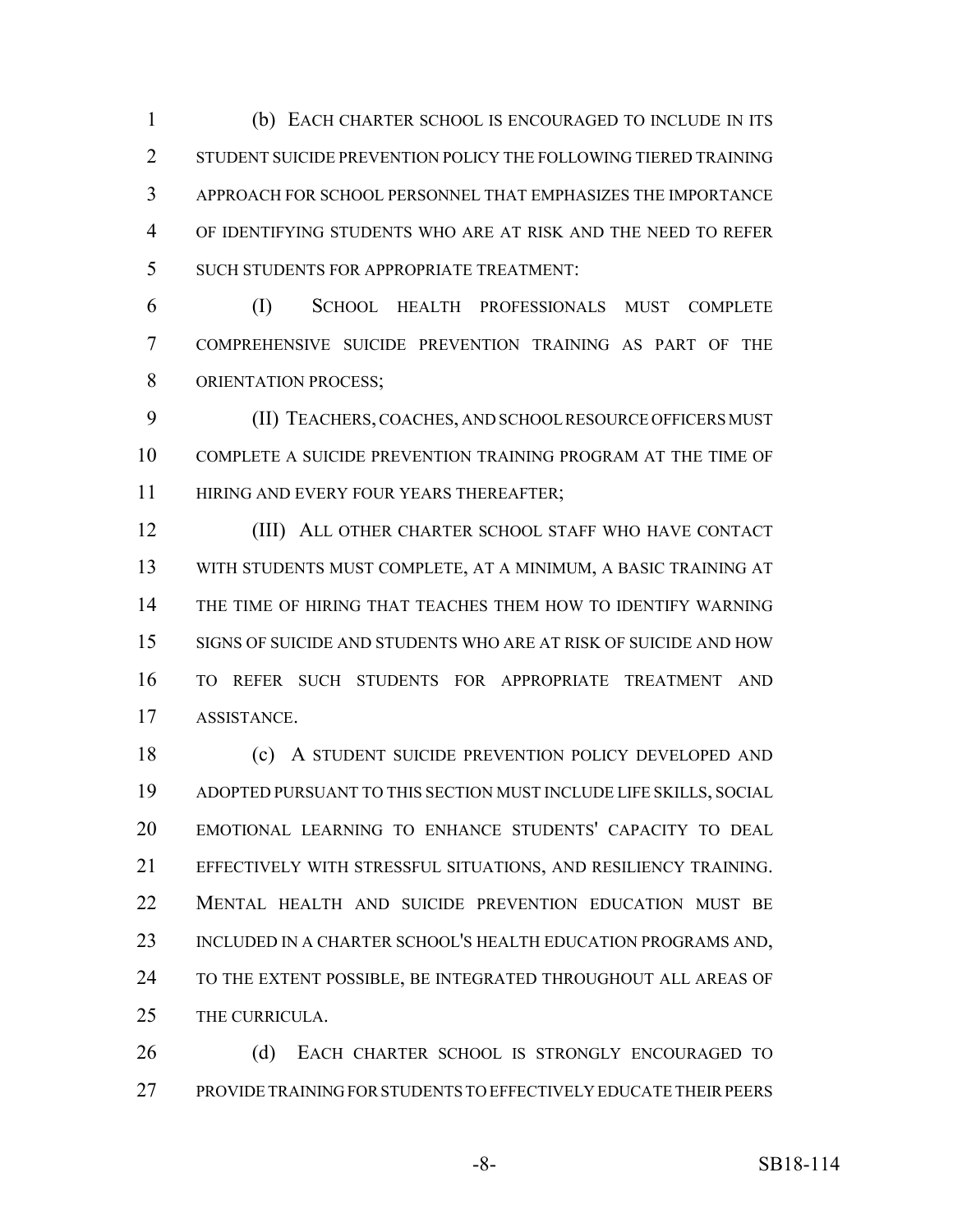ABOUT SUICIDE RISK FACTORS, SIGNS, AND SYMPTOMS, AS WELL AS THE 2 IMPORTANCE OF REACHING OUT TO A TRUSTED ADULT WHEN NEEDED.

 (e) PARENT EDUCATION ABOUT SUICIDE PREVENTION MUST BE A PART OF A STUDENT SUICIDE PREVENTION POLICY DEVELOPED AND ADOPTED PURSUANT TO THIS SECTION, INCLUDING MEETINGS, PRINTED INFORMATION, AND ONLINE RESOURCES, AS FEASIBLE.

 (f) EACH CHARTER SCHOOL MAY SELECT THE TYPE OF TRAINING AND PROGRAMS THAT BEST SUIT ITS NEEDS BUT IS ENCOURAGED TO USE CURRICULA AND PROFESSIONAL DEVELOPMENT MATERIALS, TRAINING, AND OTHER RESOURCES AVAILABLE FROM THE OFFICE OF SUICIDE PREVENTION IN THE DEPARTMENT OF PUBLIC HEALTH AND ENVIRONMENT, 12 CREATED IN SECTION 25-1.5-101 (1)(w), THE SCHOOL SAFETY RESOURCE CENTER IN THE DEPARTMENT OF PUBLIC SAFETY CREATED IN SECTION 24-33.5-1803, AND THE COLORADO PARENT AND TEACHER ASSOCIATION. THE OFFICE OF SUICIDE PREVENTION AND THE SCHOOL SAFETY RESOURCE CENTER SHALL WORK COLLABORATIVELY WITH AN INDIVIDUAL CHARTER 17 SCHOOL, AT THE SCHOOL'S REQUEST, TO PROVIDE VARIOUS EXISTING EVIDENCE-BASED AND EVIDENCE-INFORMED PROGRAMS, AS WELL AS USE EXISTING PROGRAMS AND ORGANIZATIONS IN THE COMMUNITY THAT CAN **HELP PROVIDE SUICIDE PREVENTION SERVICES.** 

21 (2) A CHARTER SCHOOL MAY APPLY FOR A GRANT FROM THE STUDENT SUICIDE PREVENTION GRANT PROGRAM FOR SCHOOLS, CREATED IN SECTION 25-1.5-113, FOR FINANCIAL ASSISTANCE IN THE IMPLEMENTATION OF THIS SECTION.

 **SECTION 4.** In Colorado Revised Statutes, **add** 22-30.5-529 as follows:

**22-30.5-529. Institute charter schools - student suicide**

-9- SB18-114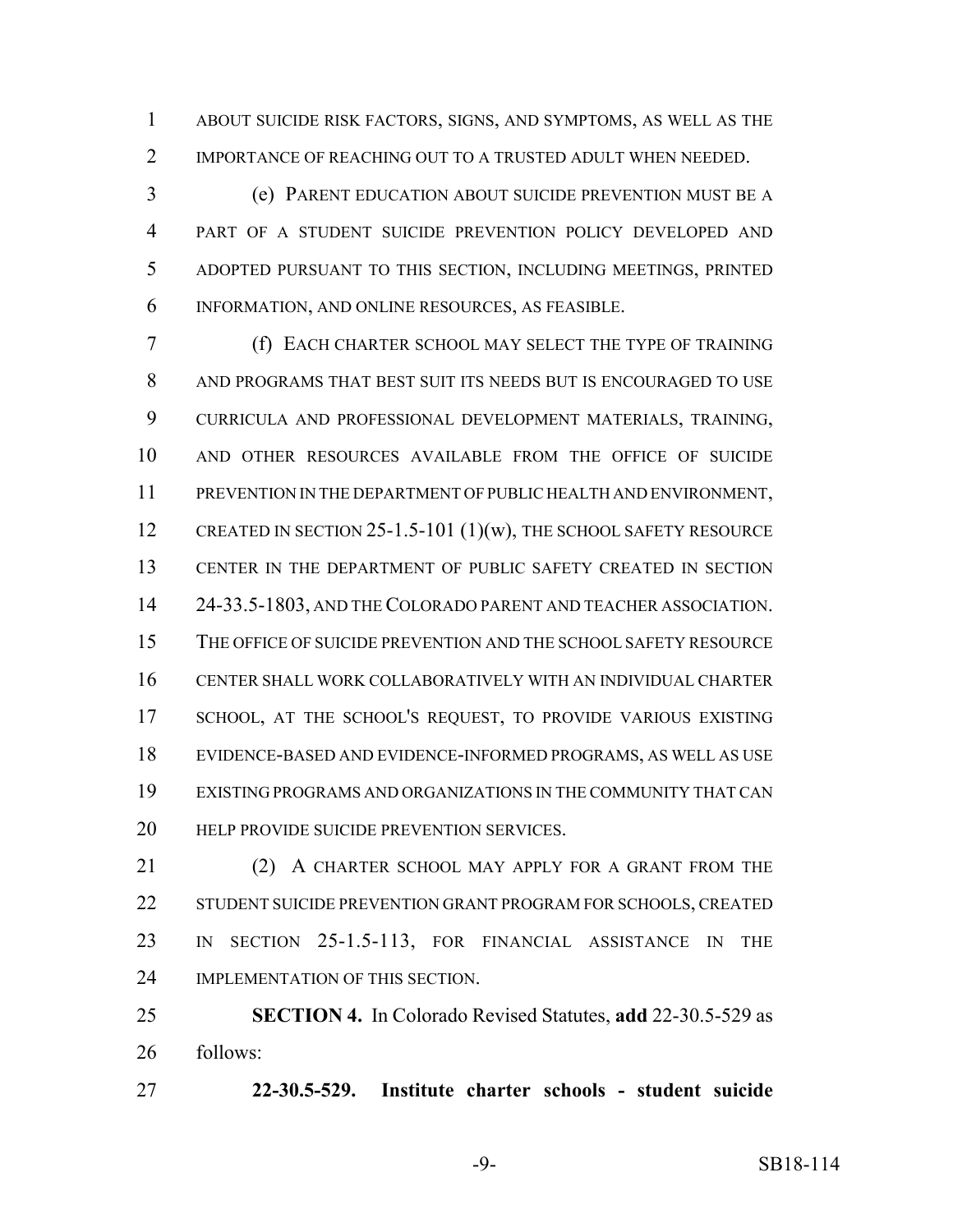**prevention policy.** (1) (a) EACH INSTITUTE CHARTER SCHOOL IS ENCOURAGED TO DEVELOP AND ADOPT A STUDENT SUICIDE PREVENTION POLICY AND TO DESIGNATE A STAFF PERSON TO SERVE AS THE STUDENT SUICIDE PREVENTION COORDINATOR FOR THE INSTITUTE CHARTER SCHOOL. STUDENT SUICIDE PREVENTION POLICIES MUST WORK TOWARD INCREASING PROTECTIVE FACTORS AND DECREASING RISK FACTORS FOR STUDENT SUICIDE.

 (b) EACH INSTITUTE CHARTER SCHOOL IS ENCOURAGED TO INCLUDE IN ITS STUDENT SUICIDE PREVENTION POLICY THE FOLLOWING TIERED TRAINING APPROACH FOR SCHOOL PERSONNEL THAT EMPHASIZES THE IMPORTANCE OF IDENTIFYING STUDENTS WHO ARE AT RISK AND THE 12 NEED TO REFER SUCH STUDENTS FOR APPROPRIATE TREATMENT:

 (I) INSTITUTE CHARTER SCHOOL HEALTH PROFESSIONALS MUST COMPLETE COMPREHENSIVE SUICIDE PREVENTION TRAINING AS PART OF THE ORIENTATION PROCESS;

 (II) TEACHERS, COACHES, AND SCHOOL RESOURCE OFFICERS MUST COMPLETE A SUICIDE PREVENTION TRAINING PROGRAM AT THE TIME OF **HIRING AND EVERY FOUR YEARS THEREAFTER;** 

 (III) ALL OTHER INSTITUTE CHARTER SCHOOL STAFF WHO HAVE CONTACT WITH STUDENTS MUST COMPLETE, AT A MINIMUM, A BASIC 21 TRAINING AT THE TIME OF HIRING THAT TEACHES THEM HOW TO IDENTIFY WARNING SIGNS OF SUICIDE AND STUDENTS WHO ARE AT RISK OF SUICIDE AND HOW TO REFER SUCH STUDENTS FOR APPROPRIATE TREATMENT AND ASSISTANCE.

 (c) A STUDENT SUICIDE PREVENTION POLICY DEVELOPED AND ADOPTED PURSUANT TO THIS SECTION MUST INCLUDE LIFE SKILLS, SOCIAL EMOTIONAL LEARNING TO ENHANCE STUDENTS' CAPACITY TO DEAL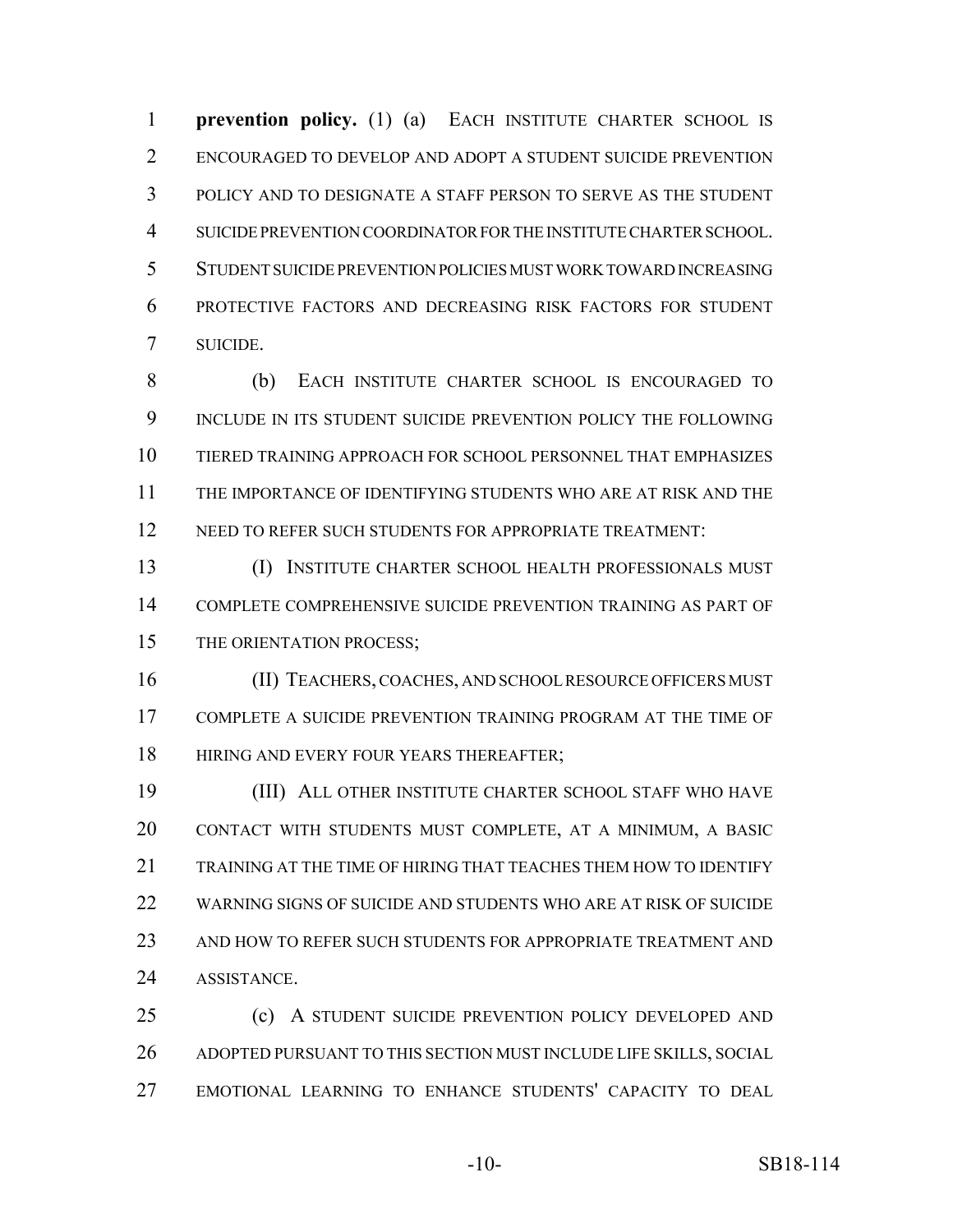EFFECTIVELY WITH STRESSFUL SITUATIONS, AND RESILIENCY TRAINING. MENTAL HEALTH AND SUICIDE PREVENTION EDUCATION MUST BE INCLUDED IN AN INSTITUTE CHARTER SCHOOL'S HEALTH EDUCATION PROGRAMS AND, TO THE EXTENT POSSIBLE, BE INTEGRATED THROUGHOUT ALL AREAS OF THE CURRICULA.

 (d) EACH INSTITUTE CHARTER SCHOOL IS STRONGLY ENCOURAGED TO PROVIDE TRAINING FOR STUDENTS TO EFFECTIVELY EDUCATE THEIR PEERS ABOUT SUICIDE RISK FACTORS, SIGNS, AND SYMPTOMS, AS WELL AS THE IMPORTANCE OF REACHING OUT TO A TRUSTED ADULT WHEN NEEDED. (e) PARENT EDUCATION ABOUT SUICIDE PREVENTION MUST BE A PART OF A STUDENT SUICIDE PREVENTION POLICY DEVELOPED AND ADOPTED PURSUANT TO THIS SECTION, INCLUDING MEETINGS, PRINTED

INFORMATION, AND ONLINE RESOURCES, AS FEASIBLE.

 (f) EACH INSTITUTE CHARTER SCHOOL MAY SELECT THE TYPE OF TRAINING AND PROGRAMS THAT BEST SUIT ITS NEEDS BUT IS ENCOURAGED TO USE CURRICULA AND PROFESSIONAL DEVELOPMENT MATERIALS, TRAINING, AND OTHER RESOURCES AVAILABLE FROM THE OFFICE OF SUICIDE PREVENTION IN THE DEPARTMENT OF PUBLIC HEALTH AND ENVIRONMENT, CREATED IN SECTION 25-1.5-101 (1)(w), THE SCHOOL SAFETY RESOURCE CENTER IN THE DEPARTMENT OF PUBLIC SAFETY CREATED IN SECTION 24-33.5-1803, AND THE COLORADO PARENT AND TEACHER ASSOCIATION. THE OFFICE OF SUICIDE PREVENTION AND THE SCHOOL SAFETY RESOURCE CENTER SHALL WORK COLLABORATIVELY WITH 24 AN INDIVIDUAL INSTITUTE CHARTER SCHOOL, AT THE SCHOOL'S REQUEST, TO PROVIDE VARIOUS EXISTING EVIDENCE-BASED AND EVIDENCE-INFORMED PROGRAMS, AS WELL AS USE EXISTING PROGRAMS AND ORGANIZATIONS IN THE COMMUNITY THAT CAN HELP PROVIDE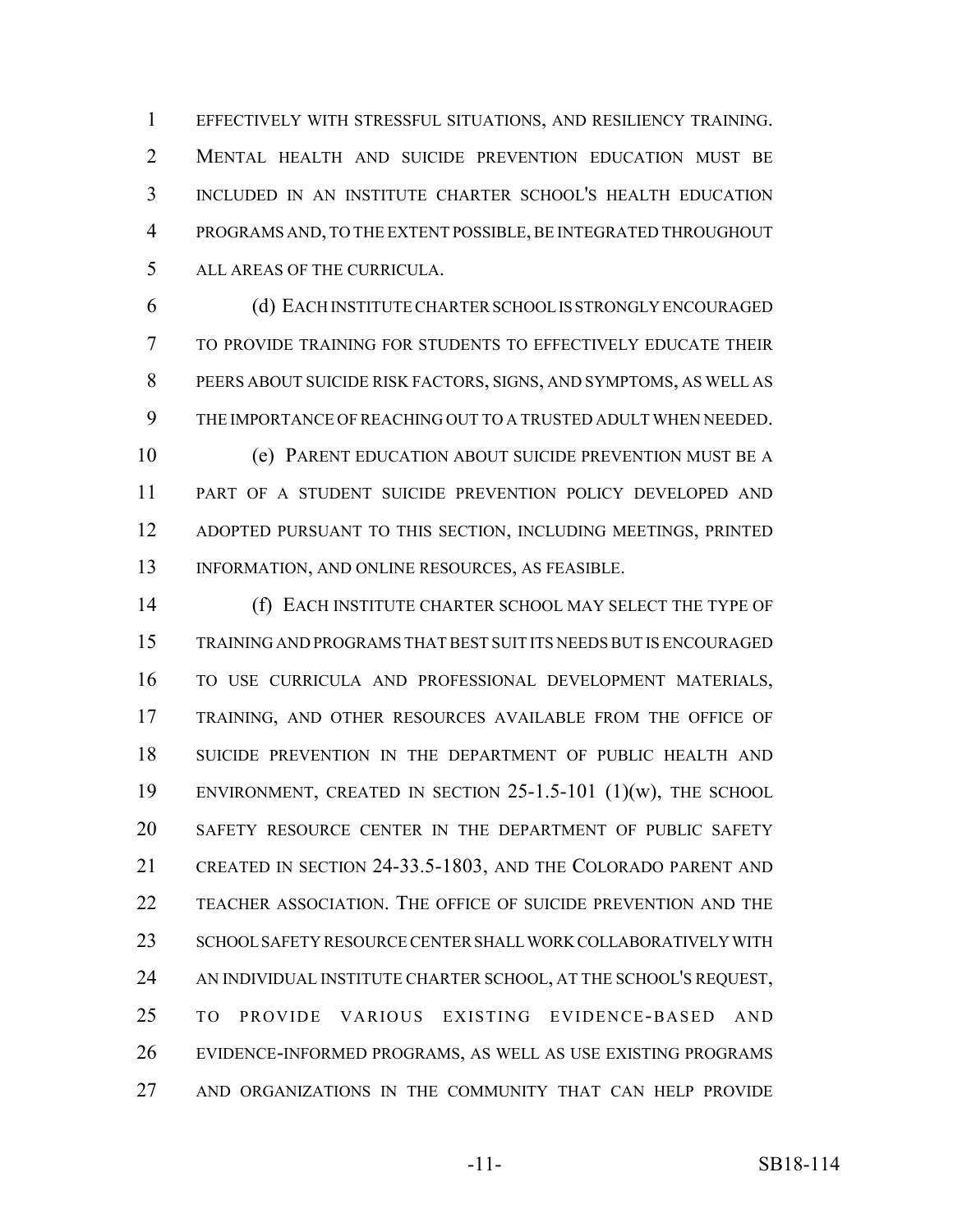SUICIDE PREVENTION SERVICES.

 (2) AN INSTITUTE CHARTER SCHOOL MAY APPLY FOR A GRANT FROM THE STUDENT SUICIDE PREVENTION GRANT PROGRAM FOR SCHOOLS, CREATED IN SECTION 25-1.5-113, FOR FINANCIAL ASSISTANCE IN THE IMPLEMENTATION OF THIS SECTION.

 **SECTION 5.** In Colorado Revised Statutes, 25-1.5-101, **amend** (1)(w)(I), (1)(w)(II), (1)(w)(III)(A), and (1)(w)(IV) introductory portion as follows:

 **25-1.5-101. Powers and duties of department - laboratory cash fund.** (1) The department has, in addition to all other powers and duties imposed upon it by law, the powers and duties provided in this section as follows:

13 (w) (I) To act OPERATE THE OFFICE OF SUICIDE PREVENTION, WHICH IS HEREBY ESTABLISHED IN THE DIVISION OF PREVENTION SERVICES IN THE DEPARTMENT, THAT SERVES as the coordinator for suicide prevention programs throughout the state, including the Colorado suicide prevention plan established in section 25-1.5-112.

 (II) The department is authorized to accept gifts, grants, and donations to assist it in performing its duties as the coordinator for suicide 20 prevention programs ON BEHALF OF THE OFFICE OF SUICIDE PREVENTION. THE DEPARTMENT SHALL TRANSMIT all such gifts, grants, and donations 22 shall be transmitted to the state treasurer who shall credit the same to the suicide prevention coordination cash fund, which fund is hereby created. The fund also consists of any money appropriated or transferred to the fund by the general assembly for the purposes of implementing section 26 25-1.5-112. Any moneys MONEY remaining in the suicide prevention 27 coordination cash fund at the end of any fiscal year shall MUST remain in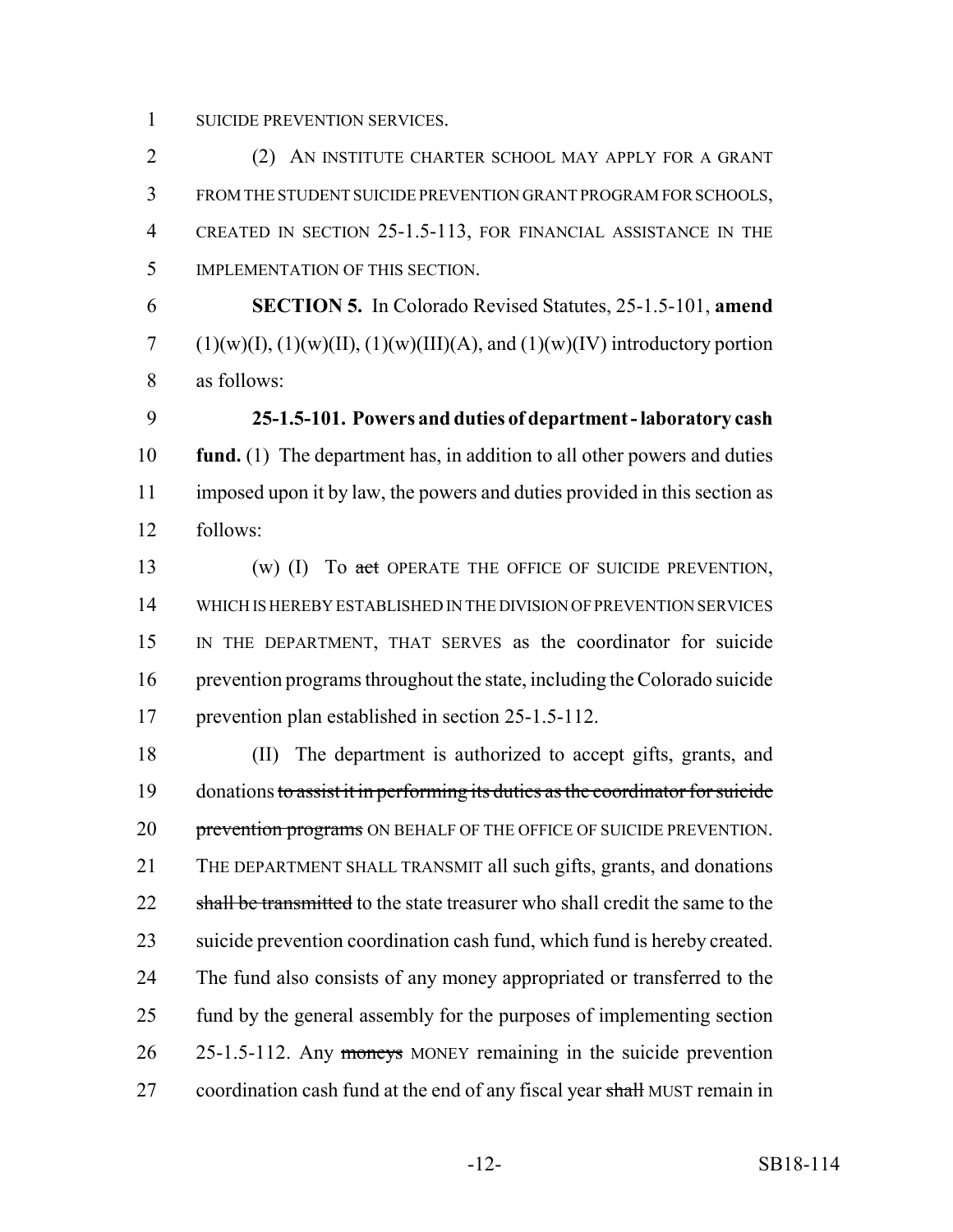1 the fund and shall MUST not be transferred or credited to the general fund. The general assembly shall make appropriations from the suicide prevention coordination cash fund for expenditures incurred by the department OR THE OFFICE OF SUICIDE PREVENTION in the performance of 5 its duties under this paragraph  $(w)$  PURSUANT TO THIS SUBSECTION  $(1)(w)$ and section 25-1.5-112.

7 (III) (A) Notwithstanding section  $24-1-136$  (11)(a)(I), as part of 8 its THE duties as coordinator for suicide prevention programs OF THE OFFICE OF SUICIDE PREVENTION, on or before each November 1, the 10 department OFFICE OF SUICIDE PREVENTION shall submit to the chairs of the senate health and human services committee and the house of representatives health, insurance, and environment committee, or their successor committees, and to the members of the joint budget committee, a report listing all suicide prevention programs in the state and describing 15 the effectiveness of the department OFFICE OF SUICIDE PREVENTION IN acting as the coordinator for suicide prevention programs. For the report 17 submitted in 2013 and each year thereafter, the department OFFICE OF SUICIDE PREVENTION shall include any findings and recommendations it has to improve suicide prevention in the state.

20 (IV) In its role as coordinator for suicide prevention programs, The department AND THE OFFICE OF SUICIDE PREVENTION may collaborate with each facility licensed or certified pursuant to section 25-1.5-103 in order to coordinate suicide prevention services, including relevant training and other services as part of the Colorado suicide prevention plan established in section 25-1.5-112. When a facility treats a person who has attempted suicide or exhibits a suicidal gesture, the facility may provide oral and written information or educational materials to the person or, in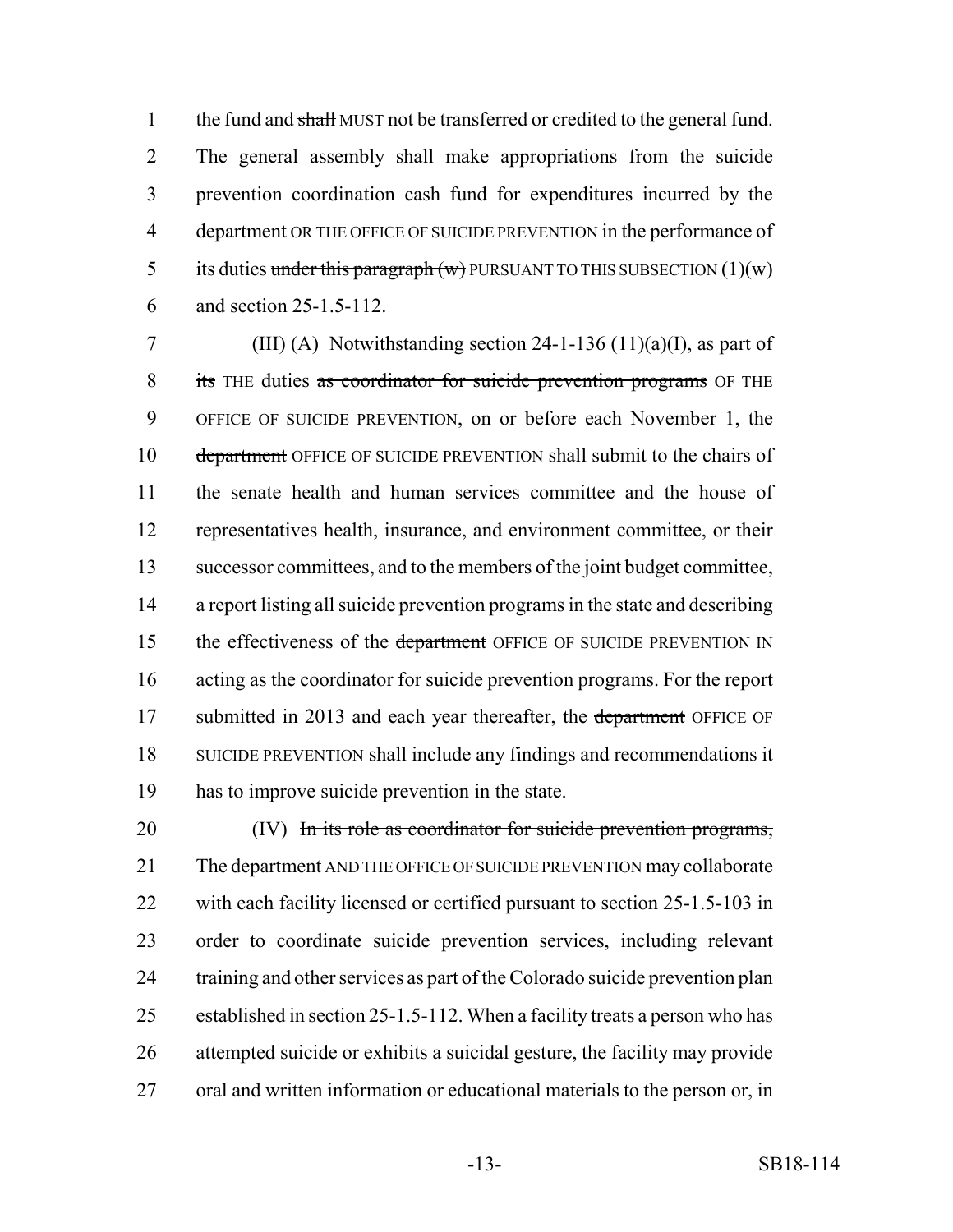the case of a minor, to parents, relatives, or other responsible persons to whom the minor will be released, prior to the person's release, regarding warning signs of depression, risk factors of suicide, methods of preventing suicide, available suicide prevention resources, and any other information concerning suicide awareness and prevention. THE DEPARTMENT AND THE OFFICE OF SUICIDE PREVENTION MAY WORK WITH FAMILIES, SCHOOL DISTRICTS, AND SCHOOLS TO HELP YOUTH WHO HAVE BEEN TREATED FOR AN ATTEMPTED SUICIDE OR WHO HAVE EXHIBITED A SUICIDAL GESTURE TO TRANSITION BACK INTO SCHOOL. The department AND THE OFFICE OF SUICIDE PREVENTION may work with facilities and the Colorado suicide prevention plan to determine whether and where gaps exist in suicide prevention programs and services, including gaps that may be present in: **SECTION 6.** In Colorado Revised Statutes, **add** 25-1.5-113 as follows: **25-1.5-113. Student suicide prevention grant program for schools - definitions - creation - process - rules - reporting requirements - fund - advisory board.** (1) AS USED IN THIS SECTION, UNLESS THE CONTEXT OTHERWISE REQUIRES: (a) "ADVISORY BOARD" MEANS THE ADVISORY BOARD CREATED PURSUANT TO SUBSECTION (3) OF THIS SECTION. (b) "DEPARTMENT" MEANS THE DEPARTMENT OF PUBLIC HEALTH AND ENVIRONMENT CREATED AND EXISTING PURSUANT TO SECTION 25-1-102. (c) "FUND" MEANS THE STUDENT SUICIDE PREVENTION GRANT PROGRAM FOR SCHOOLS FUND CREATED IN SUBSECTION (5) OF THIS SECTION.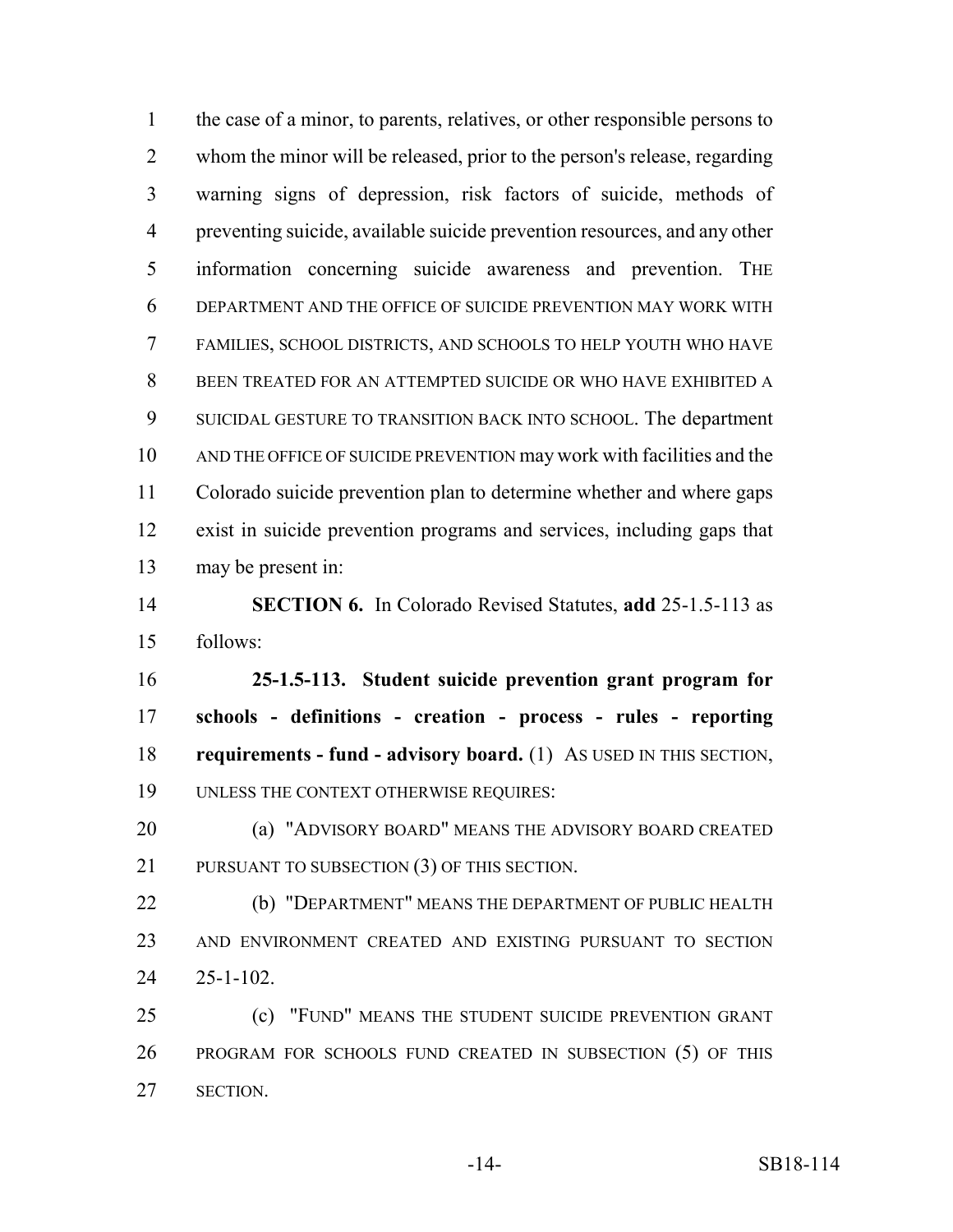(d) "GRANT PROGRAM" MEANS THE STUDENT SUICIDE PREVENTION GRANT PROGRAM FOR SCHOOLS CREATED IN SUBSECTION (2) OF THIS SECTION.

 (e) "OFFICE OF SUICIDE PREVENTION" MEANS THE OFFICE OF SUICIDE PREVENTION IN THE DEPARTMENT, ESTABLISHED PURSUANT TO 6 SECTION 25-1.5-101  $(1)(w)$ .

 (f) "PUBLIC SCHOOL" MEANS A SCHOOL OF A SCHOOL DISTRICT; A DISTRICT CHARTER SCHOOL; AN INSTITUTE CHARTER SCHOOL; OR A BOARD OF COOPERATIVE SERVICES, AS DEFINED IN SECTION 22-5-103.

 (g) "SCHOOL DISTRICT" MEANS ANY PUBLIC SCHOOL DISTRICT EXISTING PURSUANT TO LAW.

 (h) "SCHOOL SAFETY RESOURCE CENTER" MEANS THE SCHOOL 13 SAFETY RESOURCE CENTER IN THE DEPARTMENT OF PUBLIC SAFETY, ESTABLISHED PURSUANT TO SECTION 24-33.5-1803.

 (i) "STATE BOARD" MEANS THE STATE BOARD OF HEALTH CREATED PURSUANT TO SECTION 25-1-103.

 (2) (a) THERE IS CREATED IN THE DEPARTMENT THE STUDENT SUICIDE PREVENTION GRANT PROGRAM FOR SCHOOLS. THE PURPOSE OF THE GRANT PROGRAM IS TO PROVIDE FINANCIAL ASSISTANCE TO SCHOOL DISTRICTS AND PUBLIC SCHOOLS IN THE DEVELOPMENT AND IMPLEMENTATION OF STUDENT SUICIDE PREVENTION POLICIES OR TRAINING PROGRAMS PURSUANT TO SECTION 22-32-109.1 (2.7), 22-30.5-121, OR 22-30.5-529.THE GRANT PROGRAM MAY AUTHORIZE UP TO TWENTY-FIVE GRANTS PER YEAR, RANGING FROM A MINIMUM OF FIVE THOUSAND DOLLARS TO A MAXIMUM OF TEN THOUSAND DOLLARS. ON AND AFTER JANUARY 1, 2019, A SCHOOL DISTRICT OR A PUBLIC SCHOOL MAY APPLY FOR A GRANT TO FUND EFFORTS TO REDUCE THE STUDENT SUICIDE RATE IN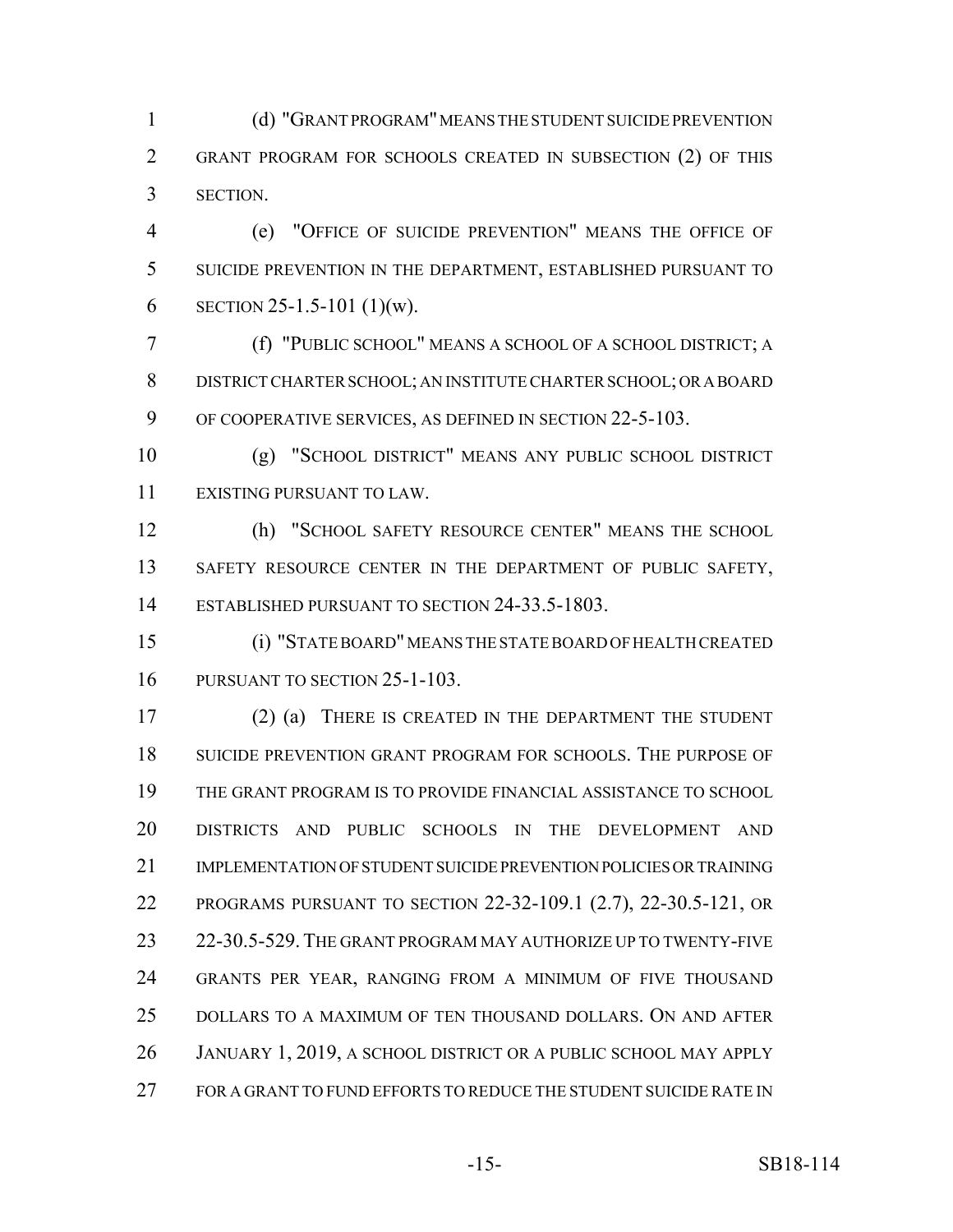THE SCHOOL DISTRICT OR PUBLIC SCHOOL THROUGH THE ADOPTION OF A 2 STUDENT SUICIDE PREVENTION POLICY.

 (b) THE DEPARTMENT SHALL ADMINISTER THE GRANT PROGRAM, IN CONSULTATION WITH THE ADVISORY BOARD, THE OFFICE OF SUICIDE PREVENTION, AND THE SCHOOL SAFETY RESOURCE CENTER.

 (c) NOTWITHSTANDING ANY OTHER PROVISION OF THIS SECTION, THE DEPARTMENT IS NOT REQUIRED TO IMPLEMENT THE PROVISIONS OF THIS SECTION UNTIL SUFFICIENT MONEY HAS BEEN TRANSFERRED OR APPROPRIATED TO THE FUND.

10 (d) THE DEPARTMENT, IN COLLABORATION WITH THE ADVISORY BOARD, SHALL ACCEPT AND REVIEW APPLICATIONS FOR GRANTS FROM SCHOOL DISTRICTS AND PUBLIC SCHOOLS AND MAY AWARD GRANTS IN ACCORDANCE WITH THE CRITERIA AND GUIDELINES ESTABLISHED BY RULE 14 OF THE STATE BOARD PURSUANT TO SUBSECTION (4) OF THIS SECTION AND BASED ON RECOMMENDATIONS OF THE ADVISORY BOARD.

 (e) EACH APPLICATION, AT A MINIMUM, MUST DESCRIBE HOW THE APPLICANT SCHOOL DISTRICT OR PUBLIC SCHOOL WILL USE A GRANT AWARD TO REDUCE SUICIDES IN THE SCHOOL DISTRICT OR PUBLIC SCHOOL. A GRANT RECIPIENT SHALL USE GRANT MONEY TO SUPPLEMENT AND NOT SUPPLANT ANY MONEY CURRENTLY BEING USED BY THE GRANT RECIPIENT TO REDUCE SUICIDES IN THE SCHOOL DISTRICT OR PUBLIC SCHOOL.

**(f) EACH GRANT RECIPIENT SHALL SUBMIT A WRITTEN REPORT TO**  THE DEPARTMENT NOT LATER THAN SIX MONTHS AFTER THE EXPIRATION OF THE TERM OF ITS GRANT. THE REPORT MUST INCLUDE A SUMMARY OF ACTIVITIES MADE POSSIBLE BY THE GRANT MONEY.

26 (g) NOTWITHSTANDING SECTION -1-136  $(11)(a)(I)$ , ON OR BEFORE A DATE SPECIFIED BY RULE OF THE STATE BOARD PURSUANT TO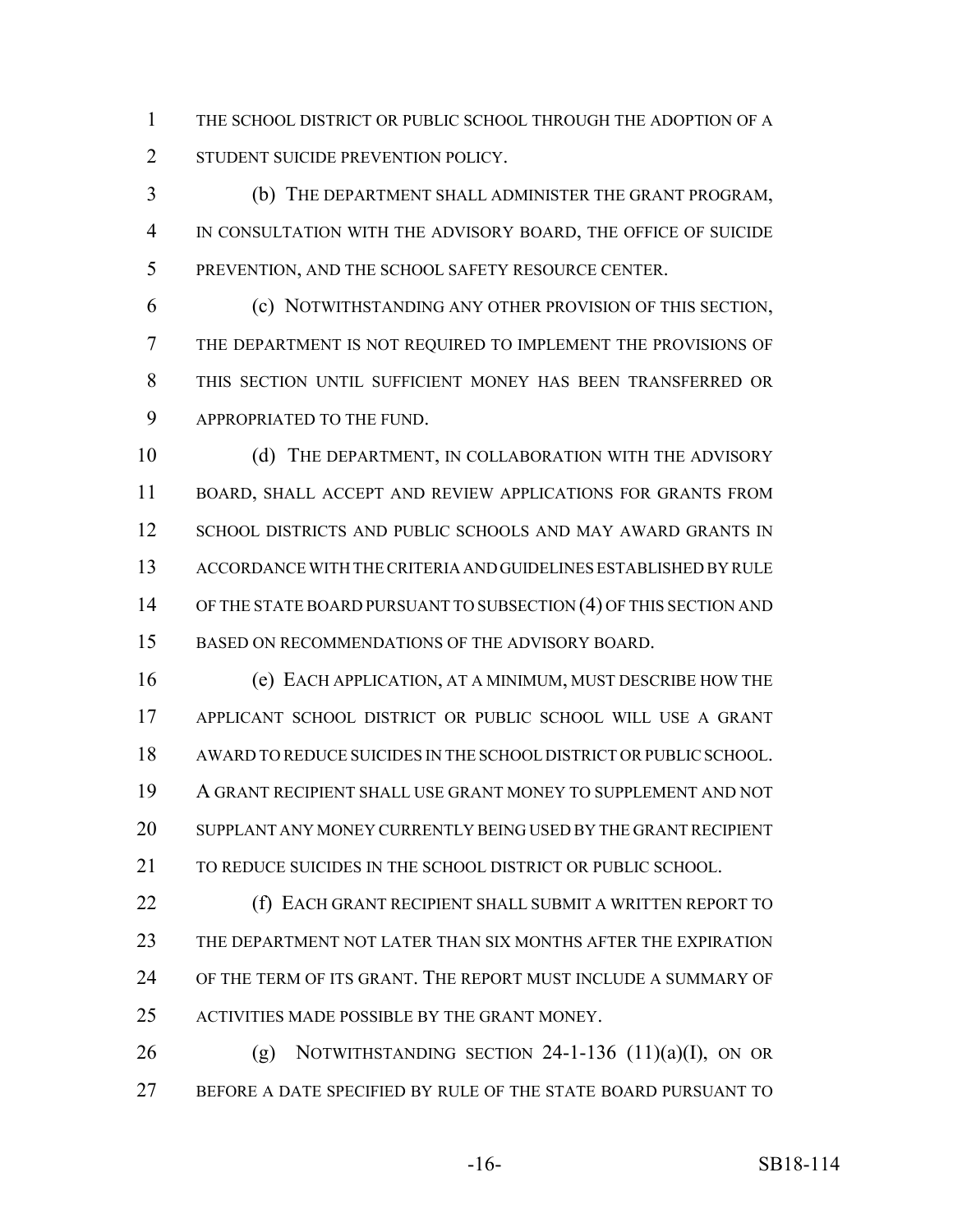1 SUBSECTION (4) OF THIS SECTION, THE DEPARTMENT SHALL SUBMIT ANNUALLY TO THE STATE BOARD AND TO THE HEALTH AND HUMAN SERVICES COMMITTEE OF THE SENATE AND THE PUBLIC HEALTH CARE AND HUMAN SERVICES COMMITTEE OF THE HOUSE OF REPRESENTATIVES, OR ANY SUCCESSOR COMMITTEES, THE FOLLOWING INFORMATION REGARDING THE ADMINISTRATION OF THE GRANT PROGRAM IN THE PRECEDING YEAR: (I) THE NUMBER OF SCHOOL DISTRICTS AND PUBLIC SCHOOLS THAT RECEIVED A GRANT FROM THE GRANT PROGRAM; **(II) THE AMOUNT OF EACH GRANT AWARD BY RECIPIENT;**  (III) THE NUMBER OF PUPILS WHO ARE ENROLLED AT EACH SCHOOL DISTRICT OR PUBLIC SCHOOL OF EACH GRANT RECIPIENT; **(IV)** THE NUMBER OF STUDENT SUICIDE PREVENTION POLICIES THAT WERE DEVELOPED AND ADOPTED BY GRANT RECIPIENTS; (V) THE NUMBER OF SCHOOL PERSONNEL, STUDENTS, AND PARENTS TRAINED AND THROUGH WHAT PROGRAM OR METHOD; AND 16 (VI) THE NUMBER AND TYPE OF STUDENT SUICIDE PREVENTION TRAINING PROGRAMS IMPLEMENTED BY GRANT RECIPIENTS. (3) (a) AN ADVISORY BOARD IS CREATED IN THE DEPARTMENT FOR THE PURPOSE OF RECOMMENDING TO THE STATE BOARD RULES FOR THE GRANT PROGRAM; REVIEWING, IN COLLABORATION WITH THE DEPARTMENT, GRANT APPLICATIONS; MAKING RECOMMENDATIONS TO THE DEPARTMENT ON WHICH SCHOOL DISTRICTS AND PUBLIC SCHOOLS THAT APPLIED SHOULD RECEIVE A GRANT FROM THE GRANT PROGRAM AND THE 24 AMOUNT OF EACH GRANT; AND ACTING AS A RESOURCE FOR GRANTEES. (b) MEMBERSHIP OF THE ADVISORY BOARD MUST NOT EXCEED TEN MEMBERS AND MUST INCLUDE REPRESENTATION FROM THE FOLLOWING ENTITIES, AS APPOINTED BY THE DIRECTOR OF THE OFFICE OF SUICIDE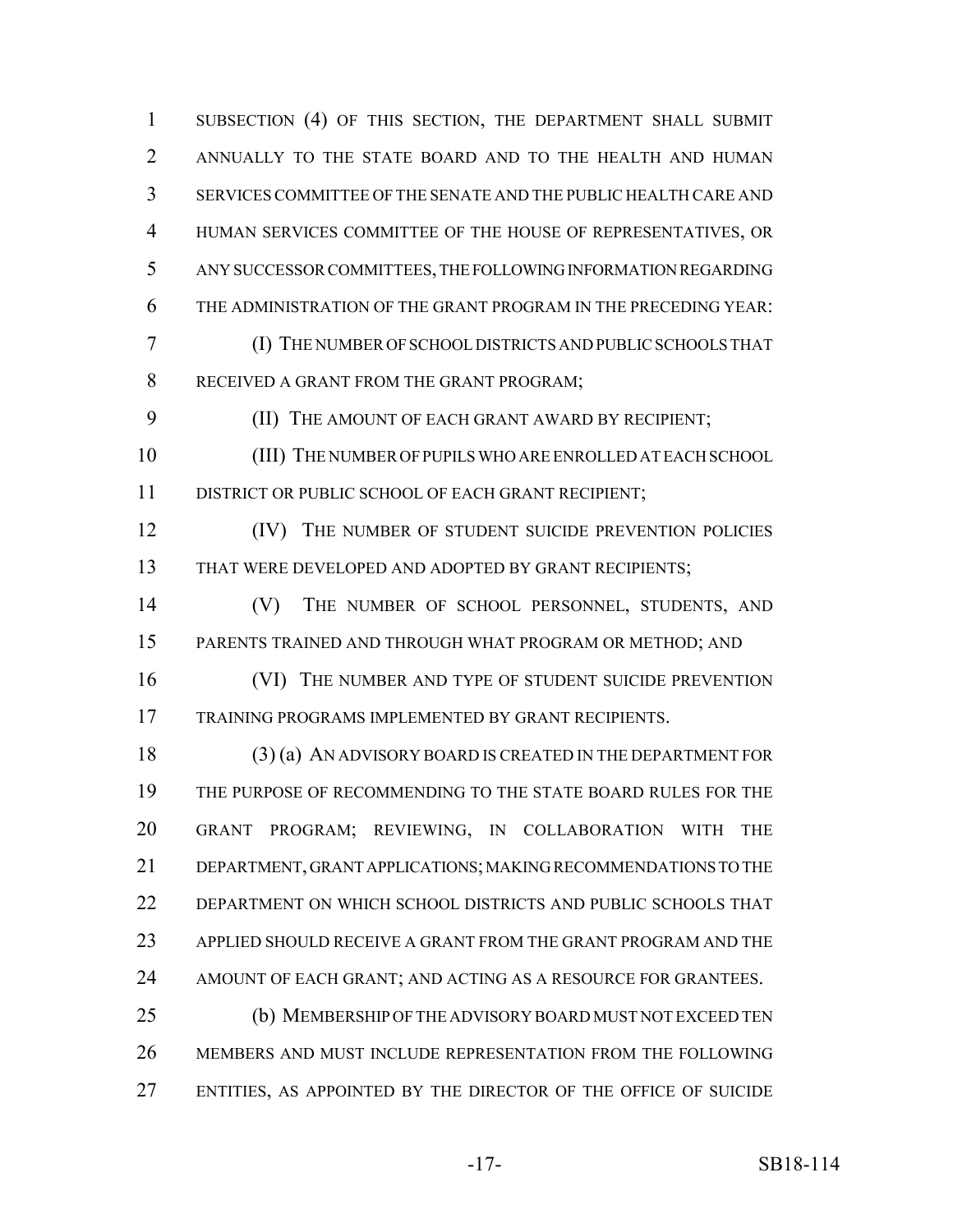1 PREVENTION NO LATER THAN SEPTEMBER 1, 2018:

2 (I) A REPRESENTATIVE FROM THE OFFICE OF SUICIDE PREVENTION; (II) A REPRESENTATIVE FROM THE DEPARTMENT OF EDUCATION; (III) A REPRESENTATIVE FROM THE SCHOOL SAFETY RESOURCE CENTER;

 (IV) A REPRESENTATIVE FROM THE COLORADO YOUTH ADVISORY COUNCIL;

 (V) REPRESENTATIVES FROM EDUCATION-ORIENTED AND SUICIDE PREVENTION NONPROFIT ORGANIZATIONS IN THE COMMUNITY; AND

 (VI) A REPRESENTATIVE FROM A STATEWIDE ORGANIZATION OF PARENTS AND TEACHERS.

 (c) THE ADVISORY BOARD SHALL CONVENE NO LATER THAN 13 SEPTEMBER 1, 2018, AND DEVELOP A CALENDAR FOR MEETING TIMES, IDENTIFY KEY ISSUES, AND SET A TIMELINE BY WHICH RECOMMENDATIONS ARE TO BE MADE TO THE BOARD.

 (4) ON OR BEFORE NOVEMBER 1, 2018, THE STATE BOARD, USING RECOMMENDATIONS FROM THE ADVISORY BOARD, SHALL PROMULGATE RULES FOR THE ADMINISTRATION OF THE GRANT PROGRAM, INCLUDING: (a) APPLICATION PROCEDURES BY WHICH SCHOOL DISTRICTS AND PUBLIC SCHOOLS MAY APPLY FOR A GRANT PURSUANT TO THIS SECTION; (b) CRITERIA FOR THE DEPARTMENT AND THE ADVISORY BOARD TO UTILIZE IN SELECTING SCHOOL DISTRICTS AND PUBLIC SCHOOLS TO RECEIVE GRANTS AND IN DETERMINING THE AMOUNT OF GRANT MONEY TO

BE AWARDED TO EACH GRANT RECIPIENT. THE CRITERIA, AT A MINIMUM,

MUST INCLUDE AN EMPHASIS ON:

 (I) THE SCHOOL DISTRICT'S OR PUBLIC SCHOOL'S WILLINGNESS AND WRITTEN PLAN TO DEVELOP AND IMPLEMENT A STUDENT SUICIDE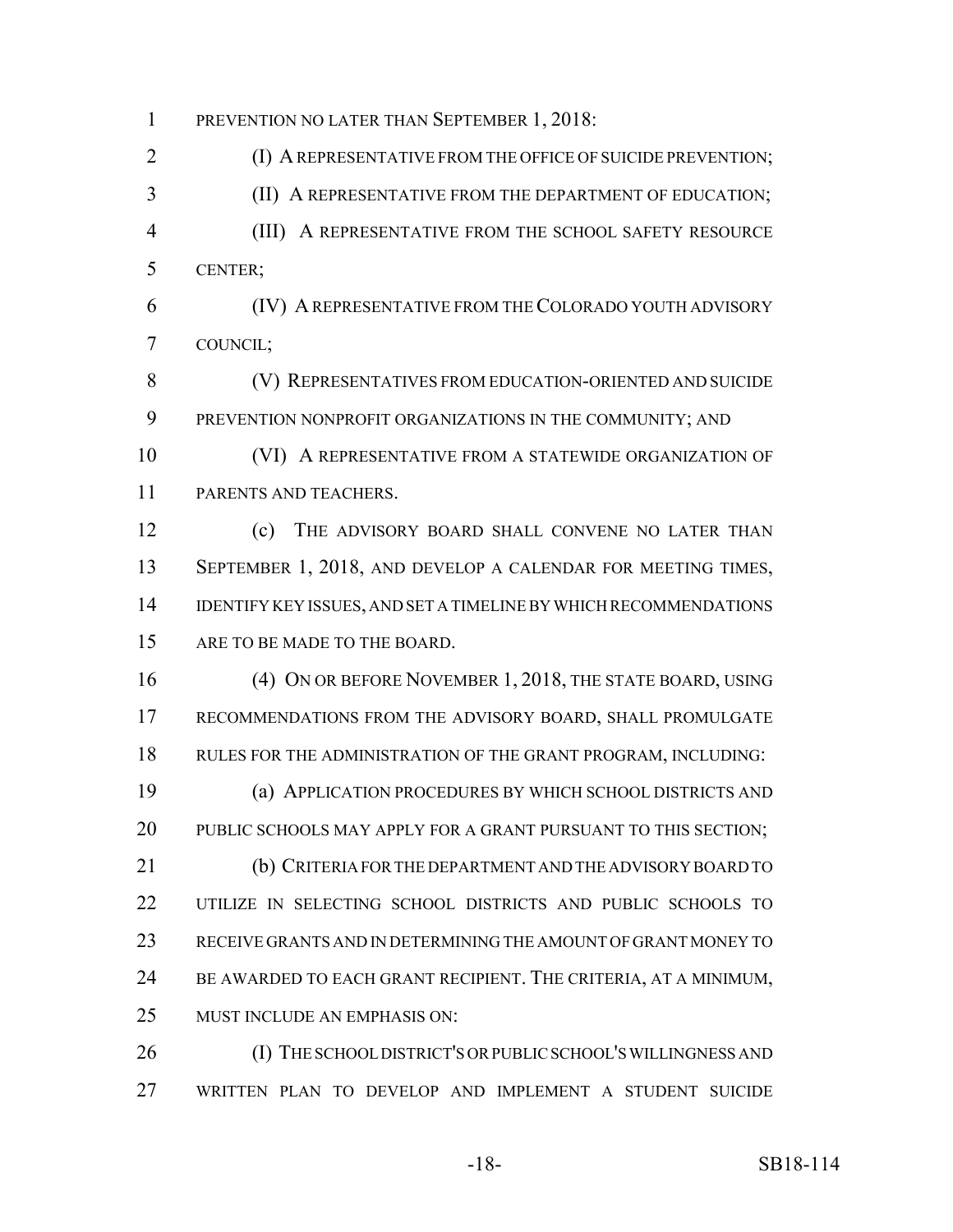PREVENTION POLICY AND TO DESIGNATE A SUICIDE PREVENTION COORDINATOR; AND

 (II) THE RATIO OF SCHOOL HEALTH PROFESSIONALS TO THE SCHOOL DISTRICT'S OR PUBLIC SCHOOL'S PUPIL ENROLLMENT.

 (5) (a) THERE IS ESTABLISHED IN THE STATE TREASURY THE STUDENT SUICIDE PREVENTION GRANT PROGRAM FOR SCHOOLS FUND.THE FUND CONSISTS OF MONEY TRANSFERRED OR APPROPRIATED TO IT AND ANY OTHER MONEY THAT MAY BE MADE AVAILABLE BY THE GENERAL ASSEMBLY.THE MONEY IN THE FUND IS CONTINUOUSLY APPROPRIATED TO THE DEPARTMENT FOR THE DIRECT AND INDIRECT COSTS ASSOCIATED WITH IMPLEMENTING THE GRANT PROGRAM. ANY MONEY NOT PROVIDED AS GRANTS MAY BE INVESTED BY THE STATE TREASURER AS PROVIDED IN SECTION 24-36-113. ALL INTEREST AND INCOME DERIVED FROM THE INVESTMENT AND DEPOSIT OF MONEY IN THE FUND MUST BE CREDITED TO THE FUND. ANY AMOUNT REMAINING IN THE FUND AT THE END OF ANY FISCAL YEAR MUST REMAIN IN THE FUND AND NOT BE CREDITED OR TRANSFERRED TO THE GENERAL FUND OR TO ANY OTHER FUND.

18 (b) NO MORE THAN THREE PERCENT OF THE MONEY ANNUALLY EXPENDED FROM THE FUND MAY BE USED FOR THE EXPENSES INCURRED BY THE DEPARTMENT IN ADMINISTERING THE GRANT PROGRAM.

 (c) THE DEPARTMENT MAY SEEK, ACCEPT, AND EXPEND GIFTS, GRANTS, AND DONATIONS FROM PUBLIC AND PRIVATE SOURCES TO IMPLEMENT THIS SECTION; EXCEPT THAT THE DEPARTMENT SHALL NOT ACCEPT A GIFT, GRANT, OR DONATION THAT IS SUBJECT TO CONDITIONS THAT ARE INCONSISTENT WITH THE PROVISIONS OF THIS SECTION OR ANY OTHER LAW OF THE STATE. THE DEPARTMENT SHALL TRANSFER ALL PRIVATE AND PUBLIC MONEY RECEIVED THROUGH GIFTS, GRANTS, AND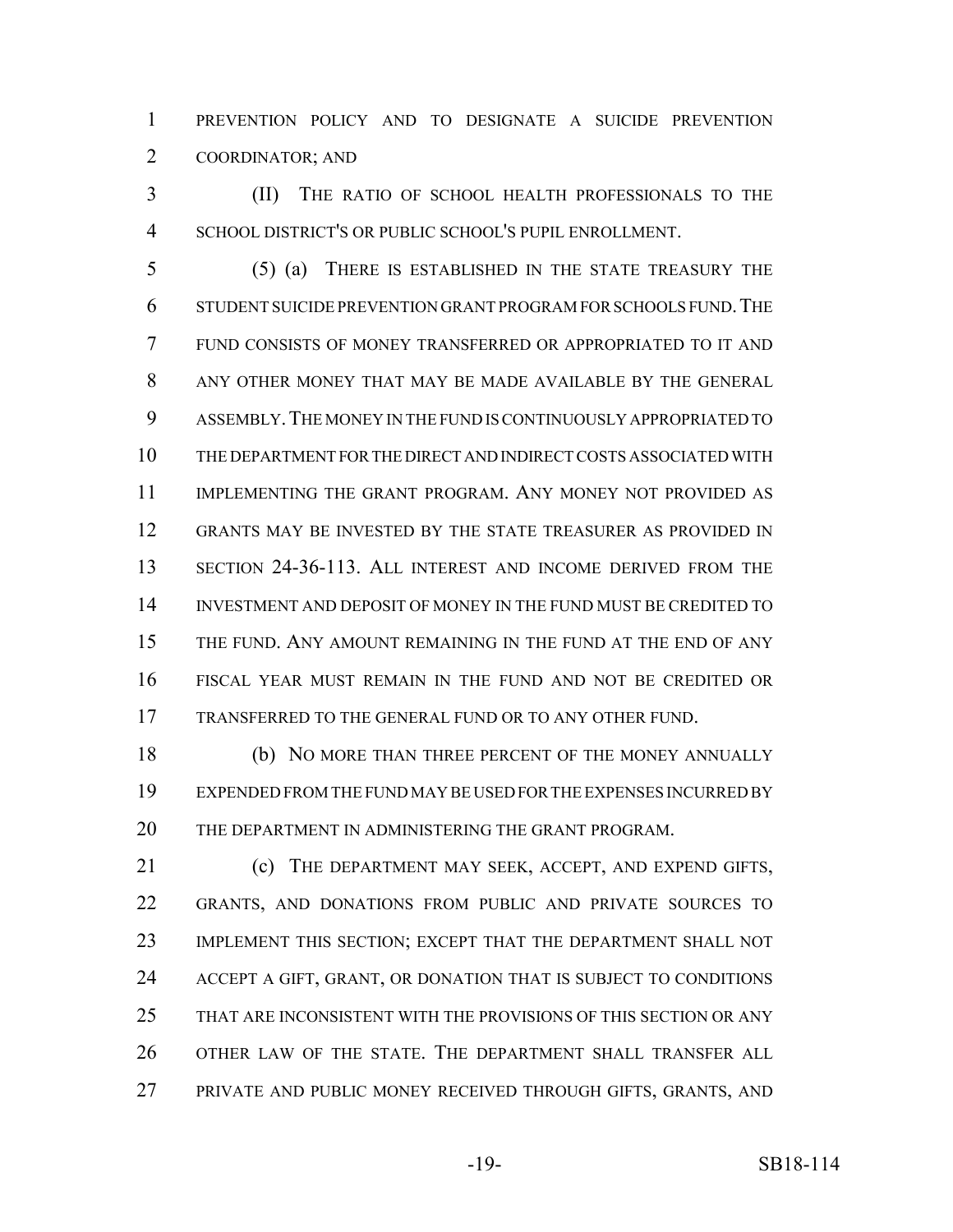DONATIONS TO THE STATE TREASURER, WHO SHALL CREDIT THE SAME TO THE FUND.

 (d) NOTHING IN THIS SECTION REQUIRES THE DEPARTMENT TO SOLICIT MONEY FOR THE PURPOSES OF IMPLEMENTING THE GRANT PROGRAM.

 (6) ON OR BEFORE NOVEMBER 1, 2018, THE DEPARTMENT SHALL CREATE A PAGE ON ITS WEBSITE TO POST AVAILABLE EVIDENCE-BASED BEST PRACTICES AND OTHER RESOURCES FOR EDUCATORS AND OTHER PROFESSIONALS ENGAGED IN STUDENT SUICIDE PREVENTION. THE DEPARTMENT SHALL SOLICIT EVIDENCE-BASED BEST PRACTICES AND 11 OTHER RESOURCES FROM THE SCHOOL SAFETY RESOURCE CENTER AND 12 FROM THE OFFICE OF SUICIDE PREVENTION.

 **SECTION 7.** In Colorado Revised Statutes, 24-33.5-1803, **amend** (3)(l) and (3)(m); and **add** (3)(n) as follows:

 **24-33.5-1803. School safety resource center - created - duties - repeal.** (3) The center has the following duties:

 (l) To provide materials and training as described in section 24-33.5-1809 to personnel in school districts and charter schools, parents, and students regarding the awareness and prevention of child sexual 20 abuse and assault; and

 (m) By June 1, 2018, to make available a model program that conforms with section 22-1-128, regarding the risks and consequences of sexting for school districts to use, which curriculum must include information informing students of the provisions of section 18-7-109, including that, if a student receives a sexually explicit image in violation of section 18-7-109, the student can avoid adjudication as a juvenile delinquent by taking reasonable steps to either destroy or delete or report